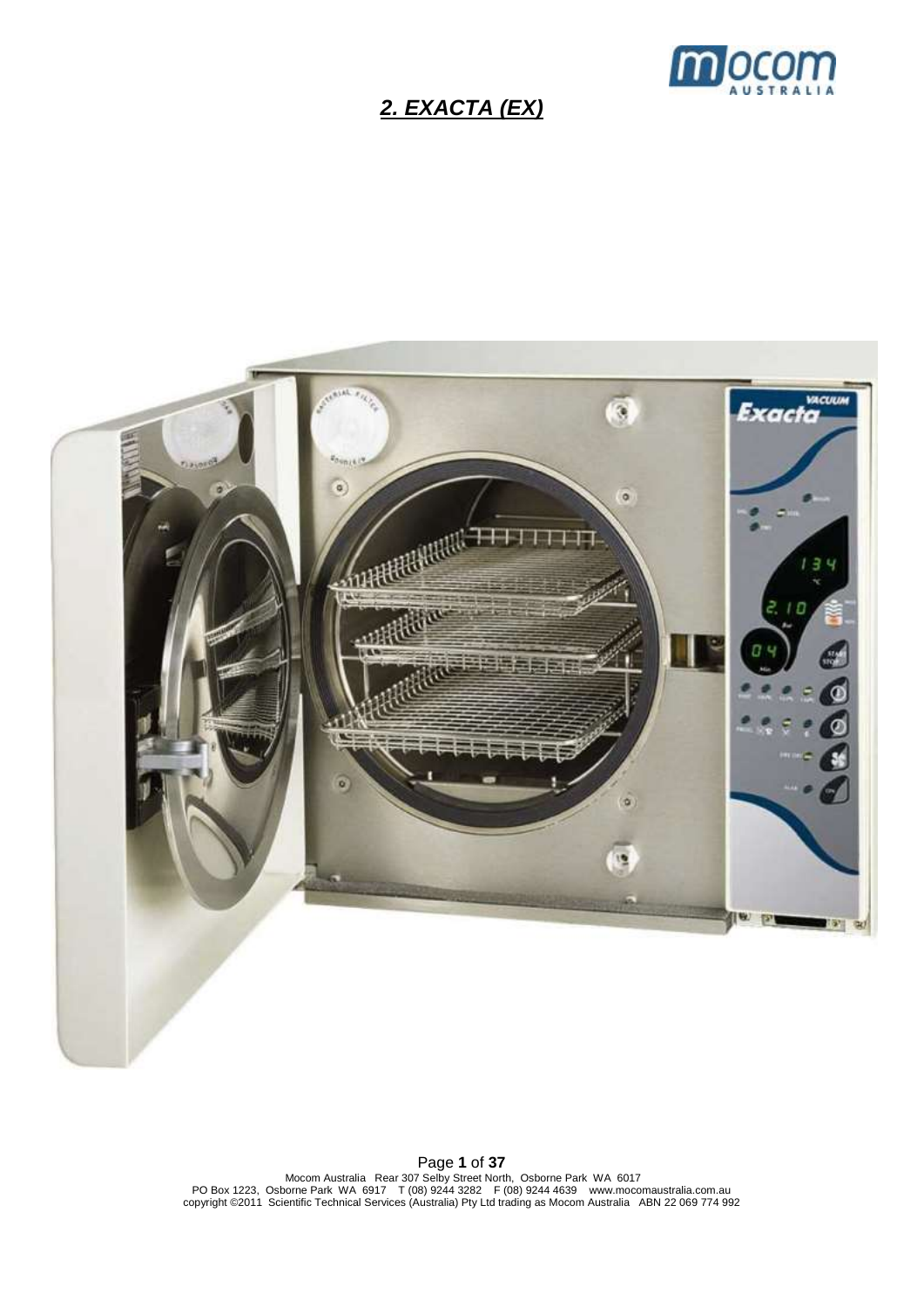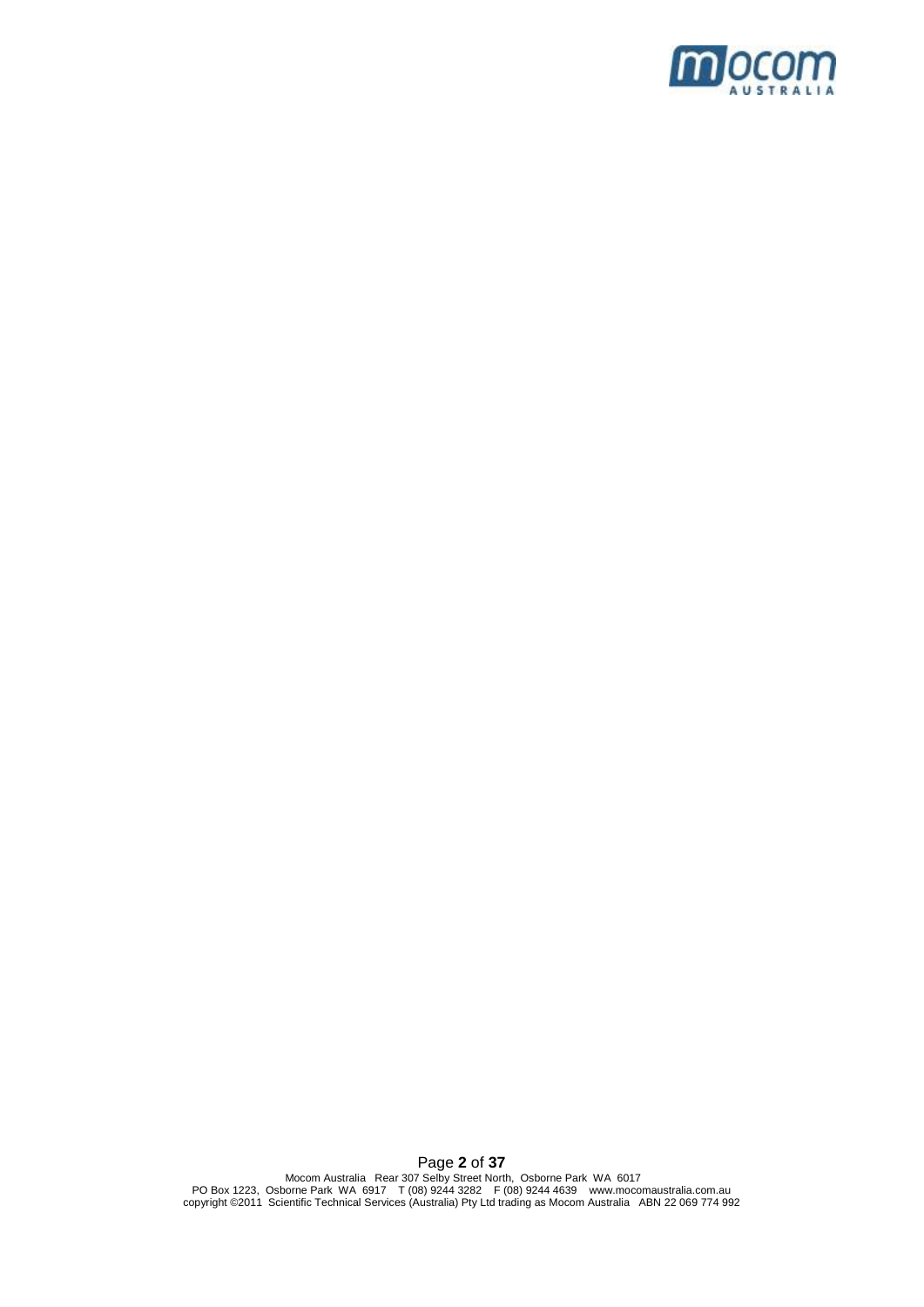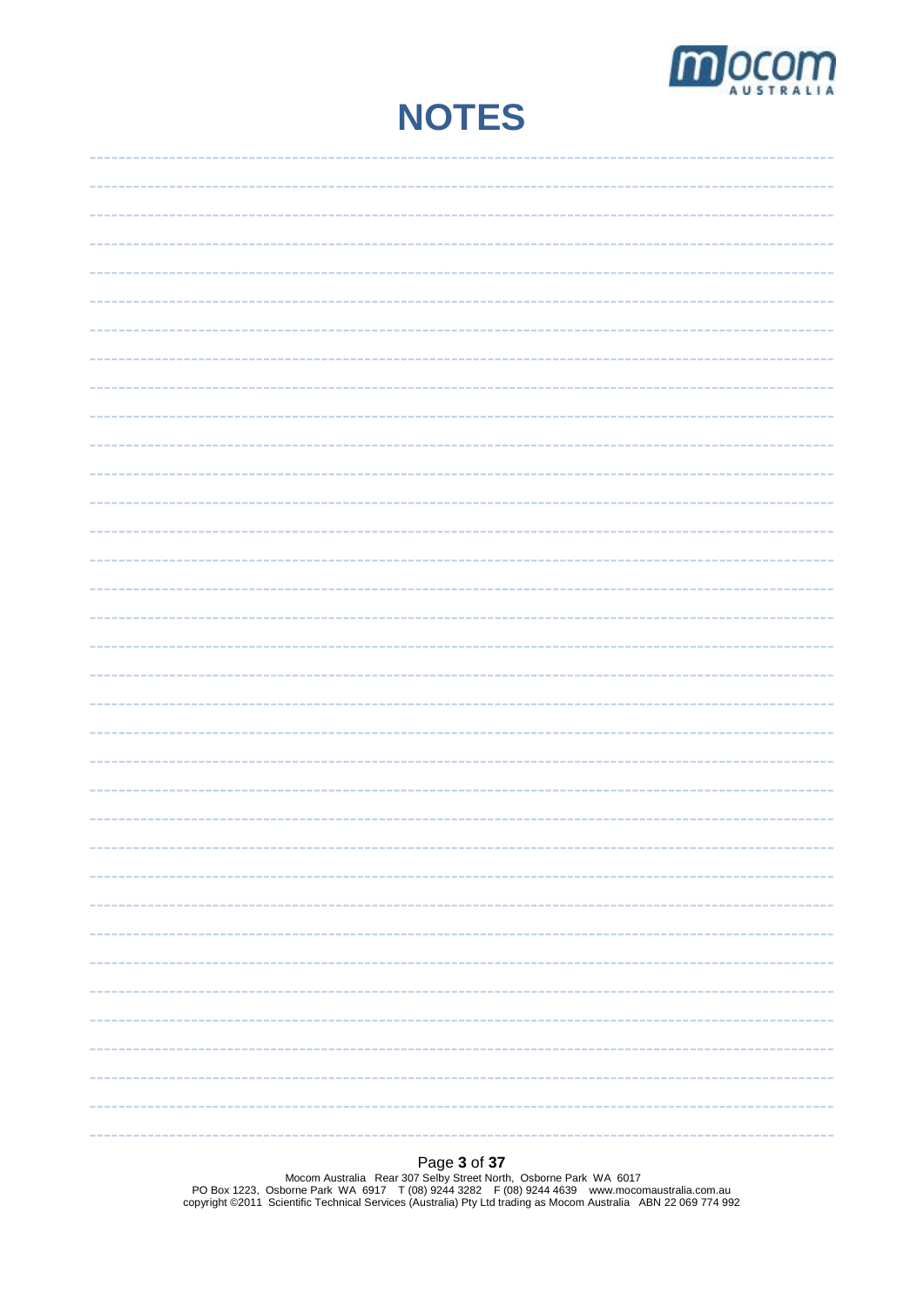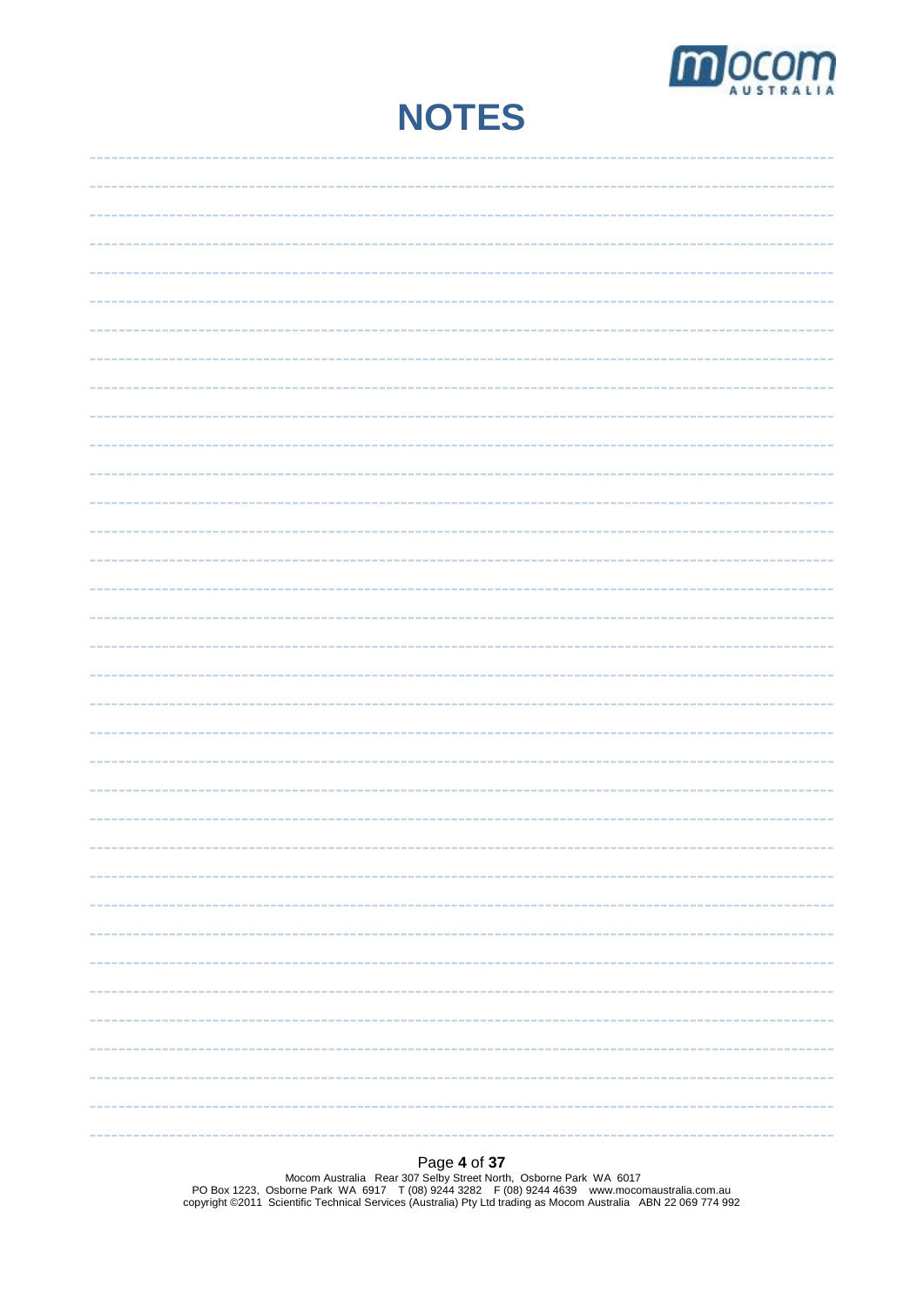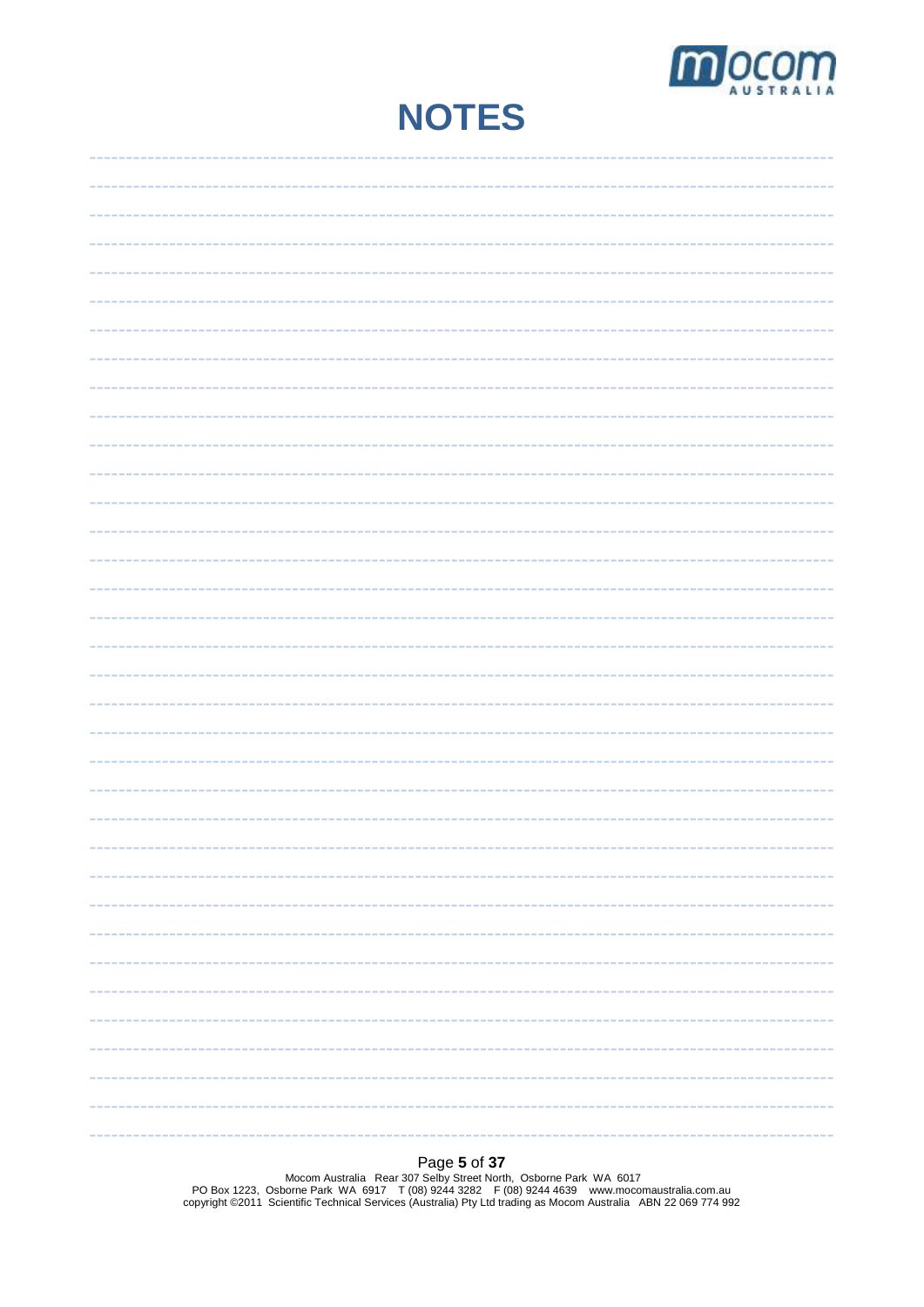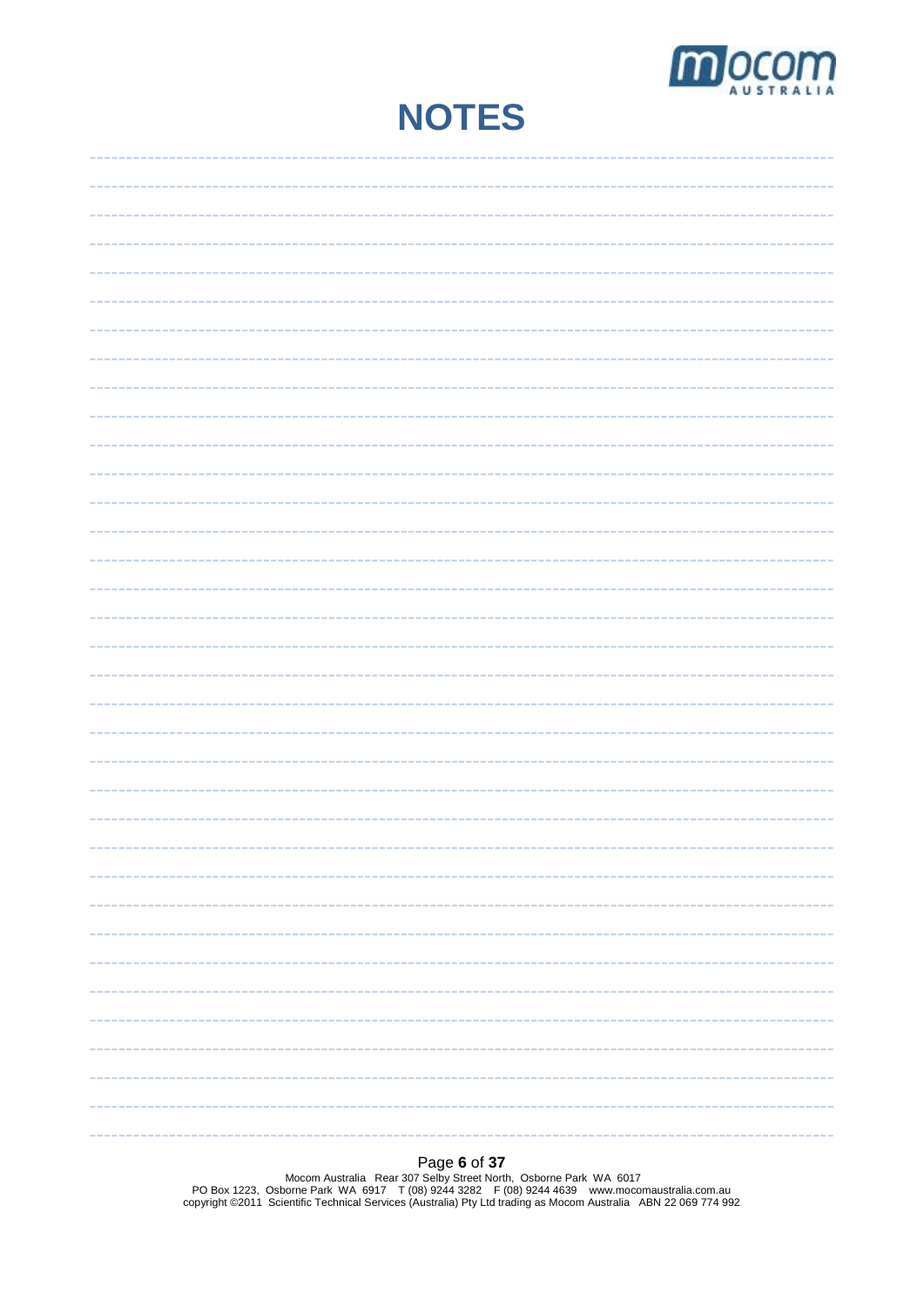

### **Pre-Installation Checklist—Exacta**

Please complete checklist and fax back to STS Health on (08) 9244 4639 so that our Technician can customise your installation appropriately

Practice Name:

Contact Name for Installation:

Practice Access:

□ Y/N (circle) Is there access for a wheeled trolley, ie. Ramp or flat access—no stairs? If only access is via stairs, please circle N and we will make allowances.

Steriliser Location:

- $\Box$  Bench height is suitable (between 70 and 110cm from floor)
- $\Box$  Bench depth is sufficient (see diagrams). If bench depth is insufficient, a bench extension board is required—order form overleaf (Note: this is permanently fixed to existing bench top)
- $\Box$  Sufficient space for the steriliser height and width (diagram 1) (include allowance for 2.5cm bench extension board height if required)
- D Power point within 100cm of proposed steriliser location.
- Supply Water (if using bottled water):
	- $\Box$  Space for supply water bottle next to steriliser or in cupboard below (allow approximately 20cm width x 30cm height x 25cm depth)

Waste Water:

□ Steriliser is located close enough to sink (maximum 150cm distance along same side of room as sink)

OR

□ Space for waste water bottle next to steriliser or in cupboard below (allow approximately 20cm width x 30cm height x 25cm depth)

#### **What you need to do on the day of Installation:**

 $\Box$  Have your steriliser operator available for training—allow 20 minutes.

Name:

 $\Box$  If a Performance Qualification has been booked with installation, please prepare your largest, most complex sterilising load for the technician to test your steriliser

Please contact our Service Coordinator for further information if required (ph. 9244 4628 or email [service@stshealth.com.au\)](mailto:service@stshealth.com.au)

Dimensions required for steriliser 1. (including ventilation)  $neight = 60cm$ bench depth from width =  $65cm$ front foot to  $reat =$ 52cm



Page **7** of **37**

Mocom Australia Rear 307 Selby Street North, Osborne Park WA 6017 PO Box 1223, Osborne Park WA 6917 T (08) 9244 3282 F (08) 9244 4639 www.mocomaustralia.com.au copyright ©2011 Scientific Technical Services (Australia) Pty Ltd trading as Mocom Australia ABN 22 069 774 992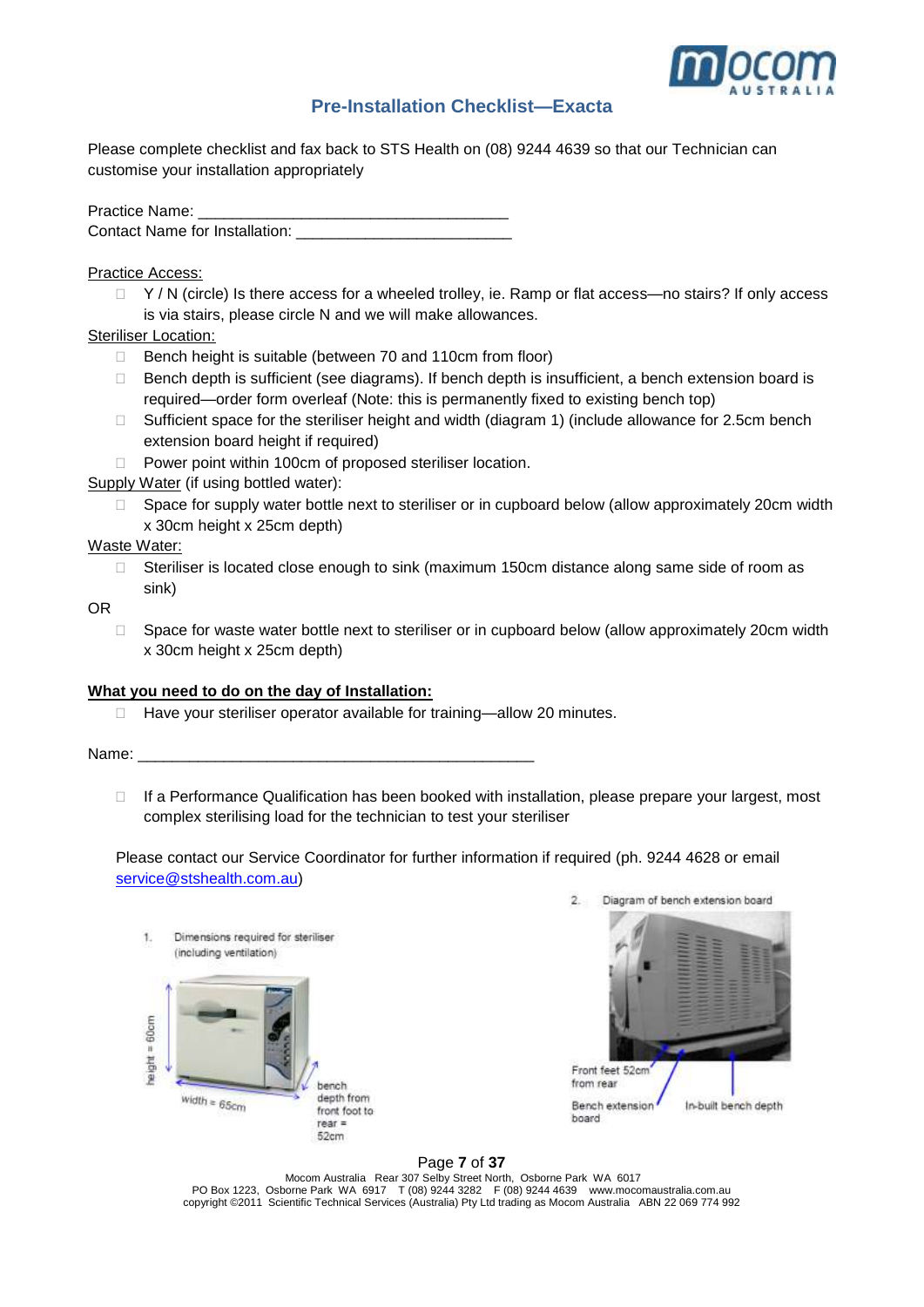

Page **8** of **37** Mocom Australia Rear 307 Selby Street North, Osborne Park WA 6017 PO Box 1223, Osborne Park WA 6917 T (08) 9244 3282 F (08) 9244 4639 www.mocomaustralia.com.au copyright ©2011 Scientific Technical Services (Australia) Pty Ltd trading as Mocom Australia ABN 22 069 774 992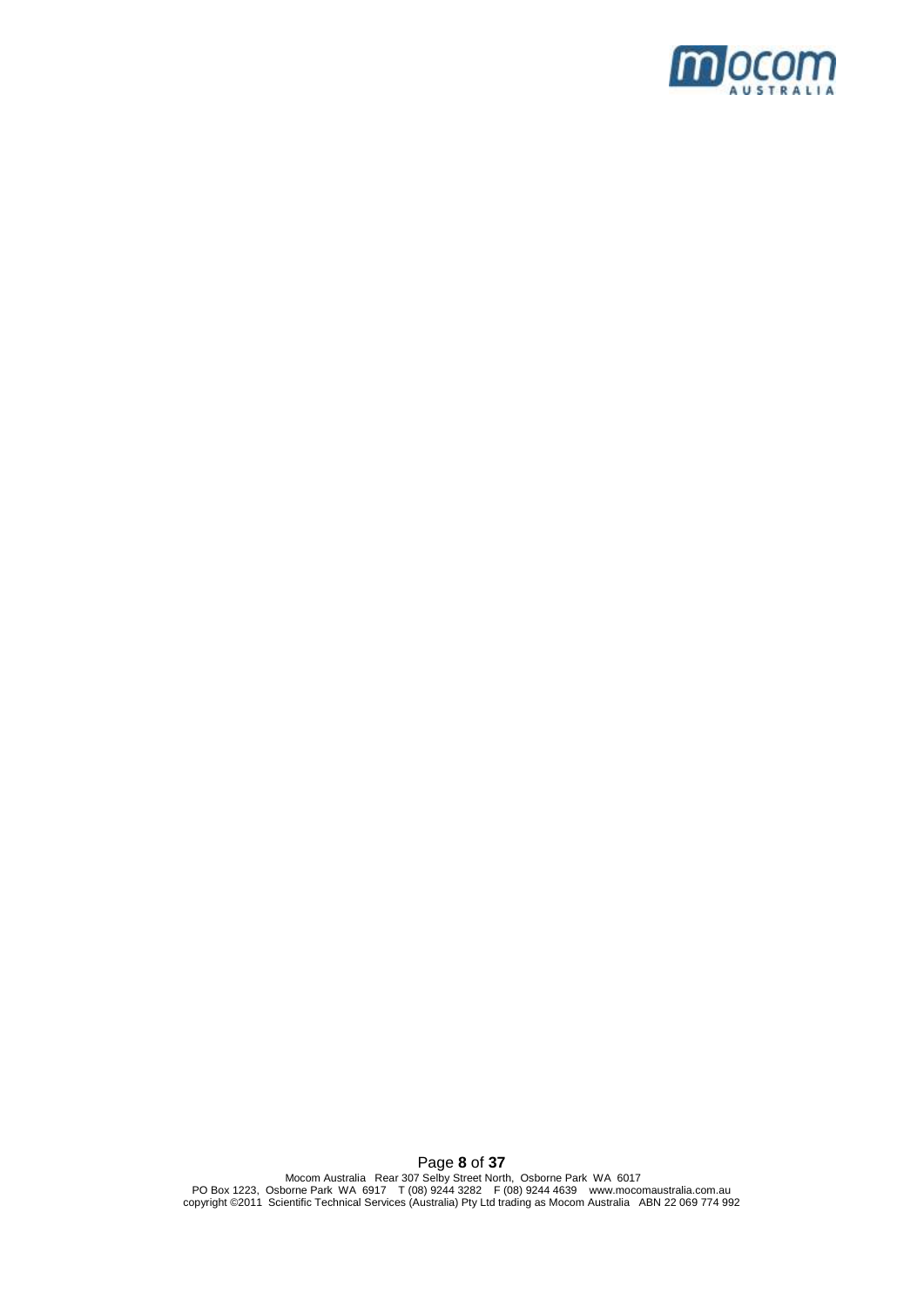

### **EASY START Operators Guide EXACTA**

#### **Installation & Machine Turn On**

#### **(Installation Recommended by Authorised Service Agent)**

- Position unit on a level sturdy bench allowing minimum 50mm ventilation at rear.
- Connect power cord, found in the box, to socket on rear left bottom of back panel. Route the rear waste water tubing to a sink nearby or waste bottle located lower than the steriliser (must allow gravity fall).
- Connect printer via cable to sockets located at bottom of control panel and rear of printer. Ensure correct orientation of connector.
- Turn power on at wall socket.
- Power on unit using the green switch on the lower bottom side of the control panel.
- Press the On/Off (6) key once to engage display panel.
- **Warning** The chamber will immediately begin to pre-heat. Do not leave the machine unattended proceed with the following step immediately.
- The unit will now equalise internal/external pressures if necessary.
- Open door when display reads **0.00 bar** in the pressure window on display (1). Remove the tray and fill bottle kit.
- Using high quality distilled water (conductivity <15Us/cm) top up the fill bottle, connect the flexible hose/fitting to the upper inlet point and stand bottle upright atop the unit to fill the internal reservoir. Ensure lid is loose to enable water flow.
- The **FULL** alarm will sound and a green indicator (2) will be light on the control panel.
- Remove bottle from the top of unit to a height below the hose fitting. To remove hose press the top tab of inlet fitting to release hose fitting.
- Unit is ready for use.

#### **Start**

- Place load on tray/s, close door firmly using black handle, unit will acknowledge closed door by alarm beep.
- Select cycle temperature 121 or 134 C using the Temperature (4) key.
- $-$  Select load/cycle type using the Time (5) key.
- Press Start/Stop (3) key once to start cycle.
- The unit will begin to preheat to 104 C on Temperature Display (1) then cycle will commence. Printer will begin cycle printout.

#### **Stop or Abort Cycle**

- To stop cycle at any time press and hold for three seconds the Start/Stop (3) key on control panel. Alarm will sound several beeps, wait for **END** to be displayed (1) and several more beeps.
- Open using black handle.
- Reset Alarm F3 (Manual Stop) by pressing On/Off (6) key once.
- To repeat cycle, follow steps as highlighted.

#### **Machine Turn Off**

At end of use, leave door aiar, switch off using green switch.

#### **NB: During operation do not try and anticipate the autoclave wait for the correct prompt from the LCD display and respond with the correct key press.**

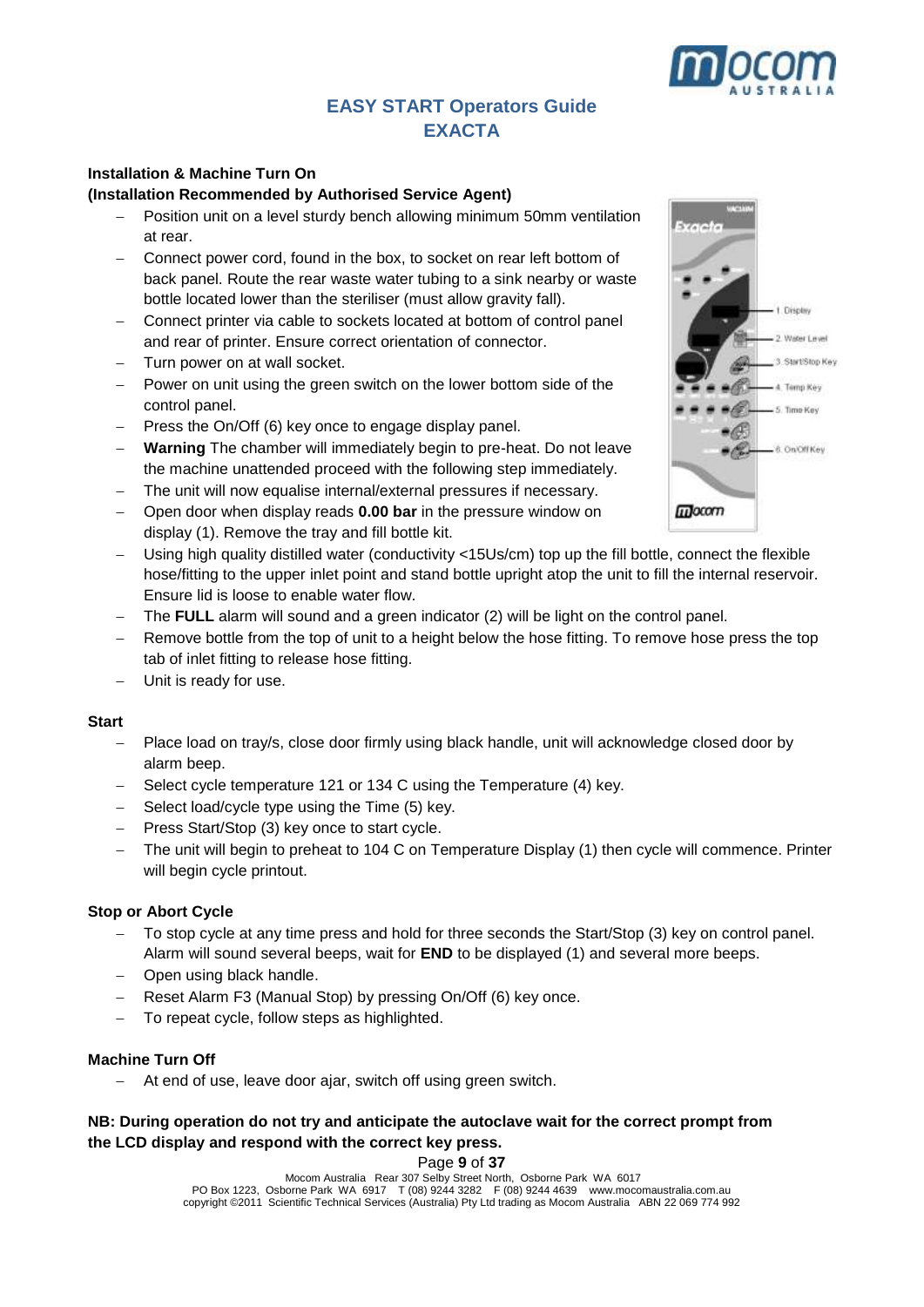

Page **10** of **37** Mocom Australia Rear 307 Selby Street North, Osborne Park WA 6017 PO Box 1223, Osborne Park WA 6917 T (08) 9244 3282 F (08) 9244 4639 www.mocomaustralia.com.au copyright ©2011 Scientific Technical Services (Australia) Pty Ltd trading as Mocom Australia ABN 22 069 774 992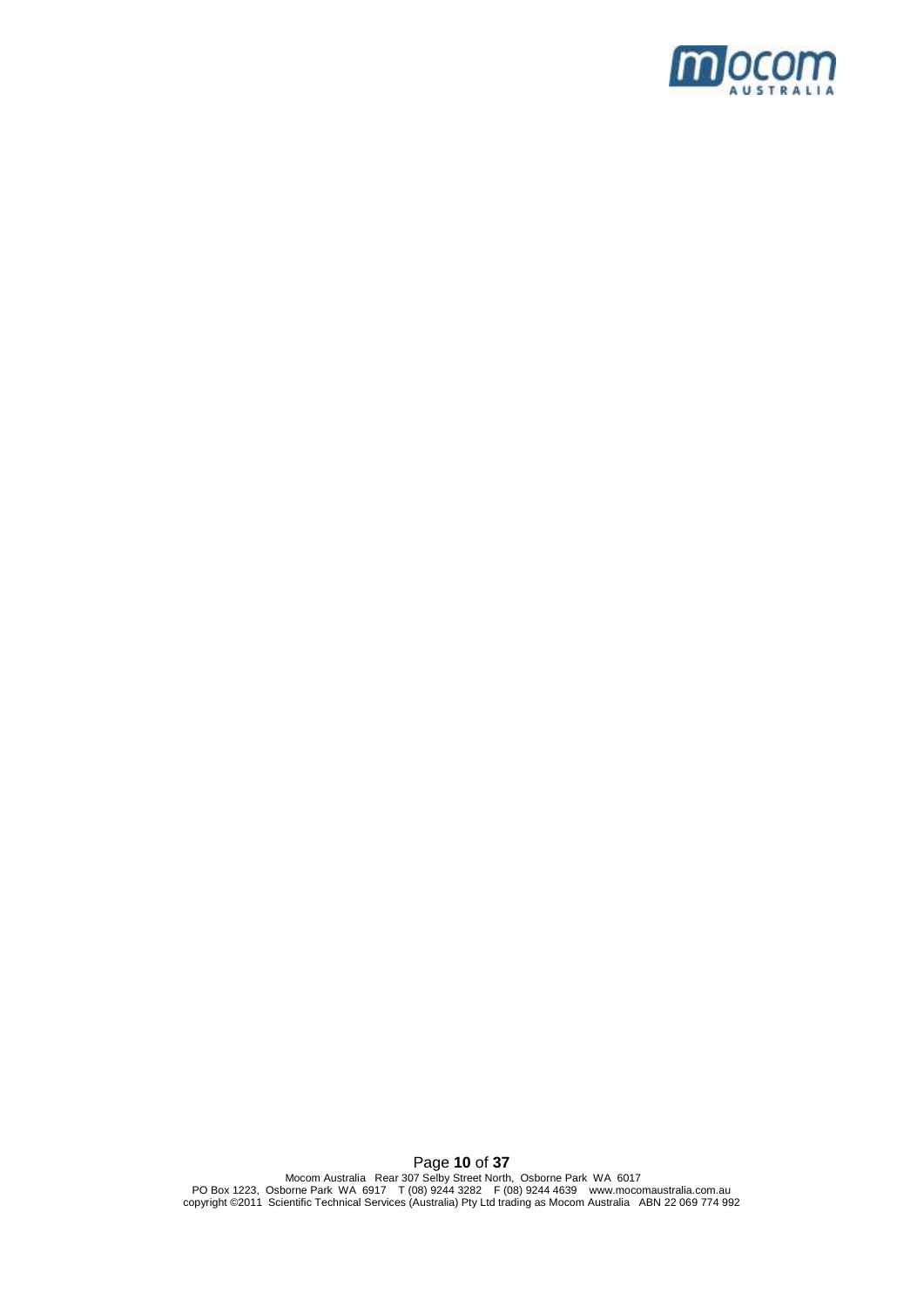

### **OVERVIEW OF THE AVAILABLE PROGRAMMES**

| <b>TYPE</b>                            |                         |                  | <b>NOMINAL VALUES</b> |                         | <b>ADDITIONAL</b><br><b>DATA</b>       |                                |                                                                                            |  |
|----------------------------------------|-------------------------|------------------|-----------------------|-------------------------|----------------------------------------|--------------------------------|--------------------------------------------------------------------------------------------|--|
|                                        |                         | Temperature (°C) | Pressure (bar)        | Process time (min)      | Total cycle time (load<br>$1/2$ ÷ max) | H2O consumption<br>(I / cycle) | <b>AUTOCLAVABLE MATERIAL</b>                                                               |  |
|                                        | 134°C                   | 134              | 2,10                  | $\overline{\mathbf{4}}$ | $\overline{35'} \div 37'$              | 0,25                           | <b>Metallic Instruments</b><br>Glass articles                                              |  |
|                                        | 134°C<br>×t             | 134              | 2,10                  | 12                      | $45' \div 47'$                         | 0,25                           | Wrapped instruments<br><b>Textile</b><br>Gauzes, tampons                                   |  |
|                                        | $134^{\circ}$ C<br>( b) | 134              | 2,10                  | 12                      | $55' \div 57'$                         | 0,25                           | Liquids                                                                                    |  |
| STERILIZATION CYCLES                   | $121^{\circ}C$          | 121              | 1,08                  | 20                      | $49' \div 51'$                         | 0,25                           | Dynamic instruments<br>Heat-proof rubber or plastic<br>articles                            |  |
|                                        | 121°C<br>XT             | 121              | 1,08                  | 30                      | $59' \div 61'$                         | 0,25                           | Wrapped dynamic instruments<br>Wrapped rubber or plastic articles                          |  |
|                                        | $121^{\circ}C$<br>(∂    | 121              | 1,08                  | 30                      | $69' \div 71'$                         | 0,25                           | Liquids<br>(boiling-point next to 100°C)                                                   |  |
|                                        | <b>FAST</b>             | 134              | 2,10                  | 4                       | $20' \div 22'$                         | 0,25                           | <b>Metallic Instruments</b><br>Glass articles                                              |  |
|                                        | $105^{\circ}C$<br>X     | 105              | 0,2                   | 20                      | 50'                                    | 0,25                           | Optical fiber dynamic instruments<br>Terminals of polimerizing lamps                       |  |
| DISINFECTING CYCLES                    | $105^{\circ}C$<br>Xf    | 105              | 0,2                   | 30                      | 60'                                    | 0,25                           | Wrapped optical fiber dynamic<br>instruments<br>Wrapped terminals of polimerizing<br>lamps |  |
|                                        | $105^{\circ}C$<br>6     | 105              | 0,2                   | 30                      | 65'                                    | 0,25                           | Liquids                                                                                    |  |
| <b>CUSTOM</b><br>PROG.<br><b>CYCLE</b> |                         | $134 \div 105$   | $2,10 \div 0,2$       | Max<br>99'              | $\blacksquare$                         | $\blacksquare$                 | Depending on the parameters set                                                            |  |
| <b>VACUUM TEST</b>                     |                         | $\blacksquare$   | $-0,7$                | Var.                    | 10'                                    | n.a.                           |                                                                                            |  |

Page **11** of **37**

Mocom Australia Rear 307 Selby Street North, Osborne Park WA 6017

PO Box 1223, Osborne Park WA 6917 T (08) 9244 3282 F (08) 9244 4639 www.mocomaustralia.com.au copyright ©2011 Scientific Technical Services (Australia) Pty Ltd trading as Mocom Australia ABN 22 069 774 992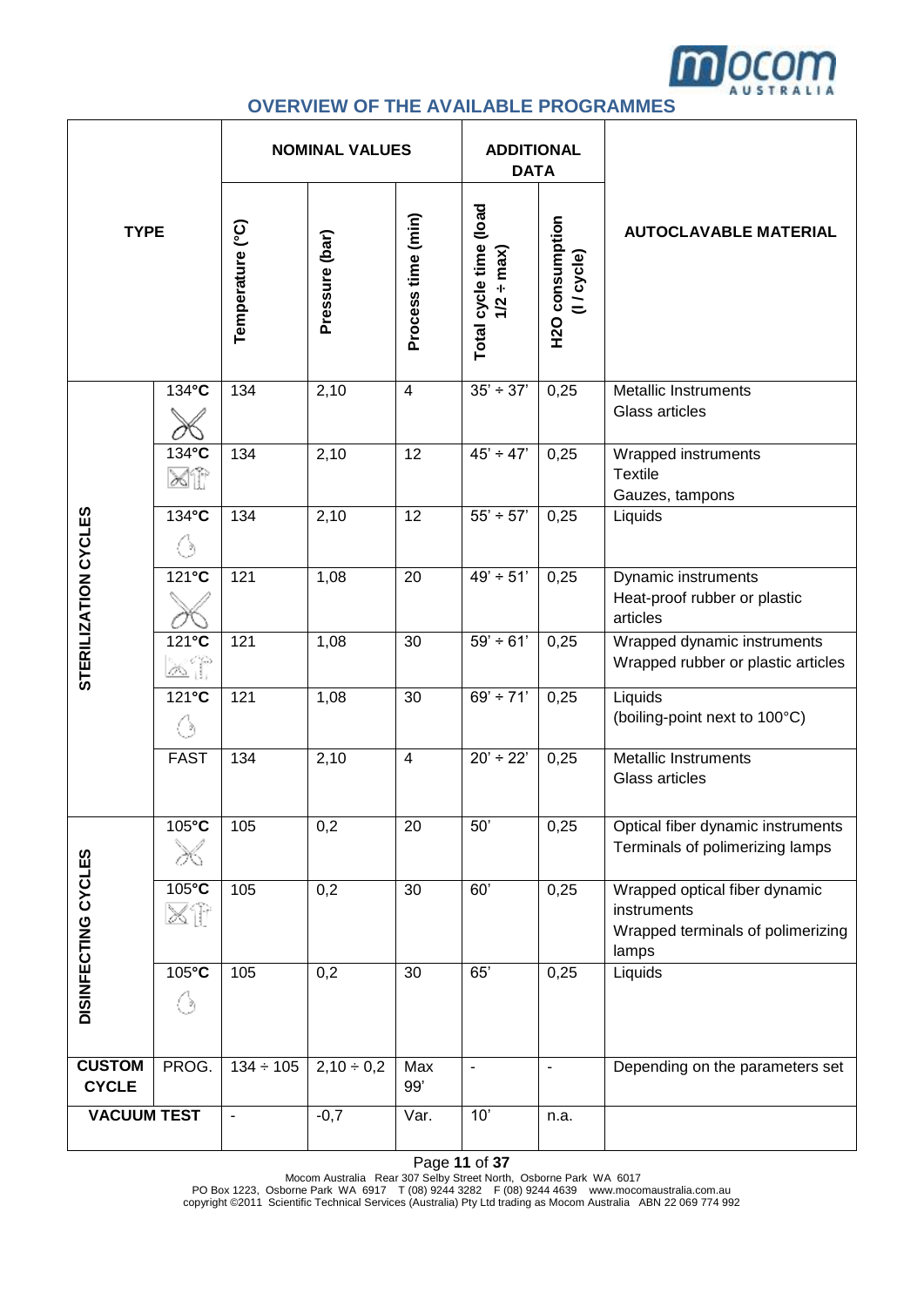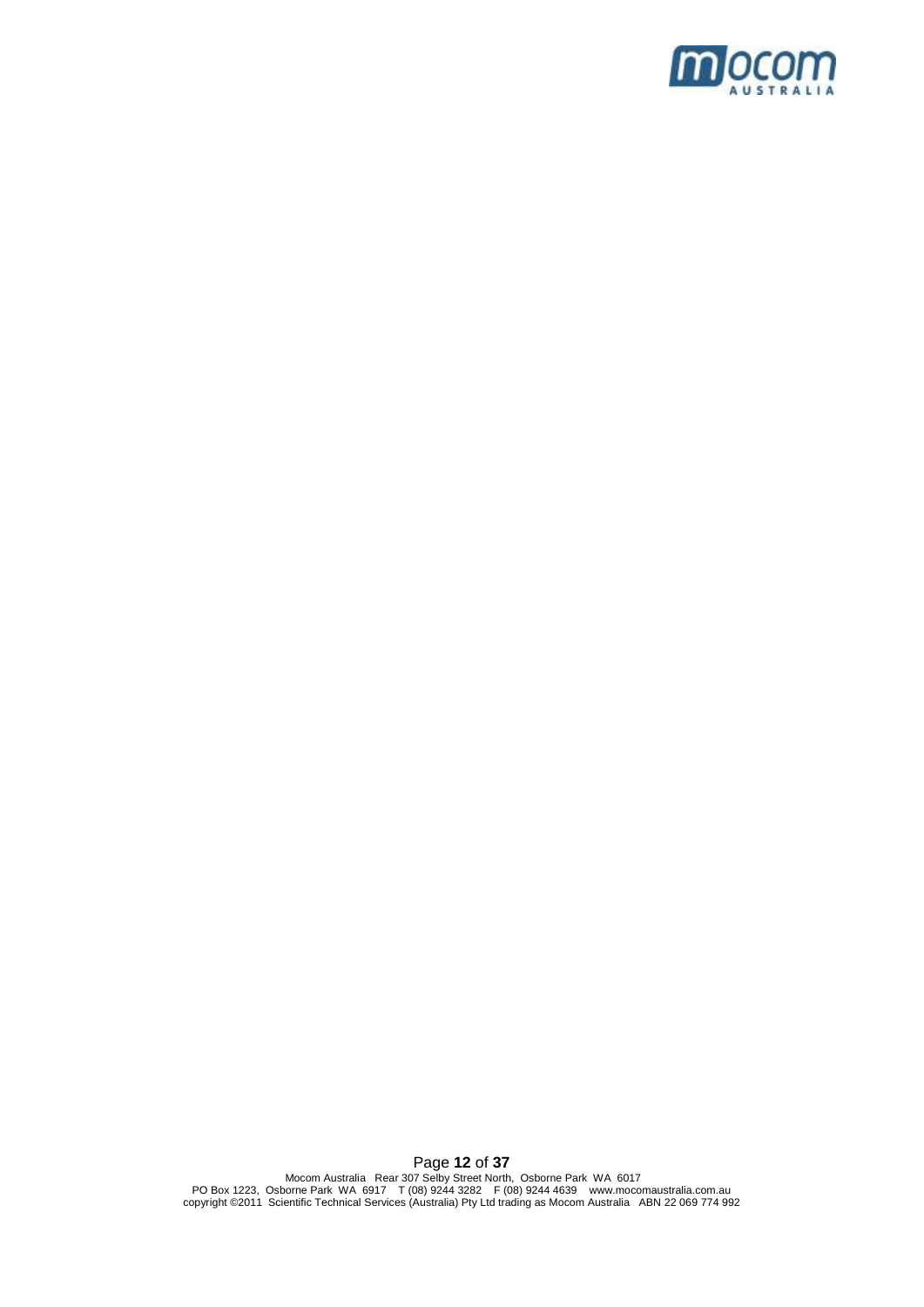

### **DIAGRAMS OF THE STERILIZATION PROGRAMS**

### **Cycles for wrapped and unwrapped material**



### **Cycle for liquids**



Page **13** of **37** Mocom Australia Rear 307 Selby Street North, Osborne Park WA 6017 PO Box 1223, Osborne Park WA 6917 T (08) 9244 3282 F (08) 9244 4639 www.mocomaustralia.com.au copyright ©2011 Scientific Technical Services (Australia) Pty Ltd trading as Mocom Australia ABN 22 069 774 992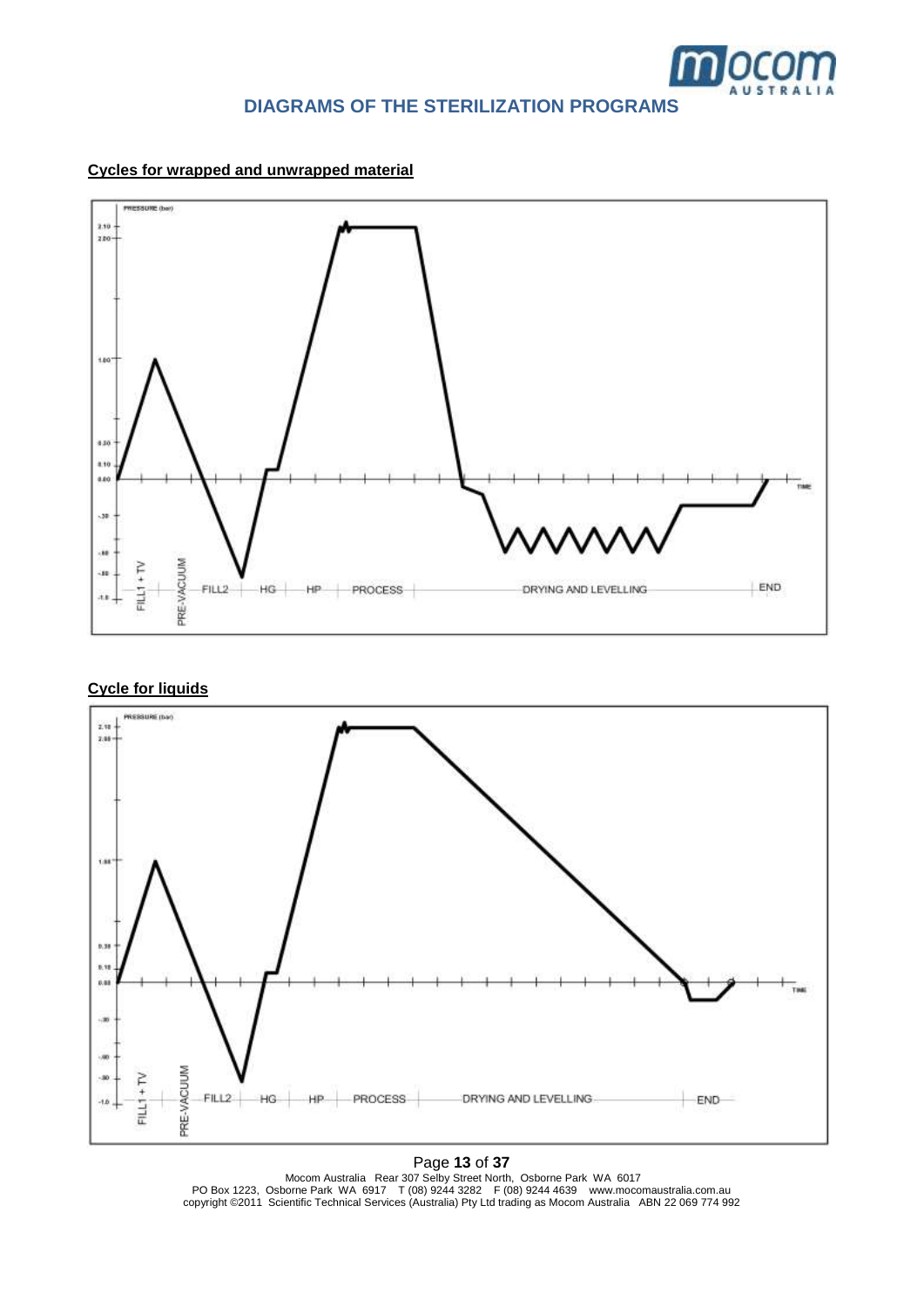

### **EASY MAINTENANCE Operator Guide**

### **PRIMA / EXACTA / EXTREMA PLUS**

| <b>Daily</b>        | Clean the 'rubber' chamber seal (6) and<br>perimeter of door plate (5) against which the<br>rubber seal sits.<br>Use a clean soft lint free cloth (not paper) with mild<br>detergent and warm water. Clean any debris and<br>rinse well to remove any detergent residue. Dry the<br>surfaces.<br>Only if stubborn build-up is present on perimeter of<br>door plate, use a nylon scourer (eg. green<br>Scotchbrite pad). Rinse well to remove any residue.<br>Dry the<br>surfaces. | <u>Key:</u><br>1. Filte<br>2. Dan<br>3. Filte<br>4. Mes<br>5. Peri<br><b>6. Rut</b><br><b>7. Doo</b><br>8. Cha<br><b>9. Cha</b><br>10. Ba |
|---------------------|------------------------------------------------------------------------------------------------------------------------------------------------------------------------------------------------------------------------------------------------------------------------------------------------------------------------------------------------------------------------------------------------------------------------------------------------------------------------------------|-------------------------------------------------------------------------------------------------------------------------------------------|
| <b>Weekly</b>       | chamber,<br>Clean the chamber rack $(8)$ , inner<br>door plate (7), and trays.<br>Remove the trays and chamber rack from the<br>chamber. Clean as above, rinse to remove any<br>residue and dry all surfaces.                                                                                                                                                                                                                                                                      |                                                                                                                                           |
|                     | Clean the outer surfaces.<br>Clean, rinse, removing any residue and dry.                                                                                                                                                                                                                                                                                                                                                                                                           |                                                                                                                                           |
| <b>Monthly</b>      | Clean the mesh filter or replace if necessary.<br>Open the door of the steriliser and locate the<br>chamber filter (9). Using a 14mm spanner (tool<br>available; see parts below), remove the filter nut (1)<br>and dam plate (2). Using the spanner,<br>carefully<br>unscrew the filter holder (3) and take the mesh filter<br>(4) out of the holder (this is a tight fit).                                                                                                       |                                                                                                                                           |
|                     | Clean the mesh filter under running water. If<br>necessary use a pointed tool to remove fluff and lint<br>from inside. If necessary use a wire brush to remove<br>build-up on the outside.<br>If the mesh filter cannot be cleaned acceptably,                                                                                                                                                                                                                                     |                                                                                                                                           |
|                     | replace with a new one (2MOC-0042).<br>Replace the mesh filter in the filter holder and screw<br>tightly back into position. Replace dam plate and nut.                                                                                                                                                                                                                                                                                                                            |                                                                                                                                           |
| As<br><b>Needed</b> | The chamber seal, bacterial filter and external printer<br>paper and ribbon need to be replaced periodically.<br>The frequency depends on usage. These items can<br>be ordered from your local Mocom service company<br>(check our website for your local agent at<br>www.stshealth.com.au).                                                                                                                                                                                       |                                                                                                                                           |

- er nut
- m plate
- er holder
- **4.** Mesh filter
- fimeter of door plate
- bber' chamber seal
- **7.** Door plate
- **8.** Chamber rack
- **9.** Chamber filter
- **10.** Bacterial filter (not on Prima)



### **Useful Part Numbers**

| 2MOC-0010<br>2MOC-0020 | Grey Rubber Door Seal (PR/EX/XP)<br>White Bacterial Disk Filter (all Mocom models) |
|------------------------|------------------------------------------------------------------------------------|
| 2MOC-0042              | Chamber Mesh Filter                                                                |
|                        |                                                                                    |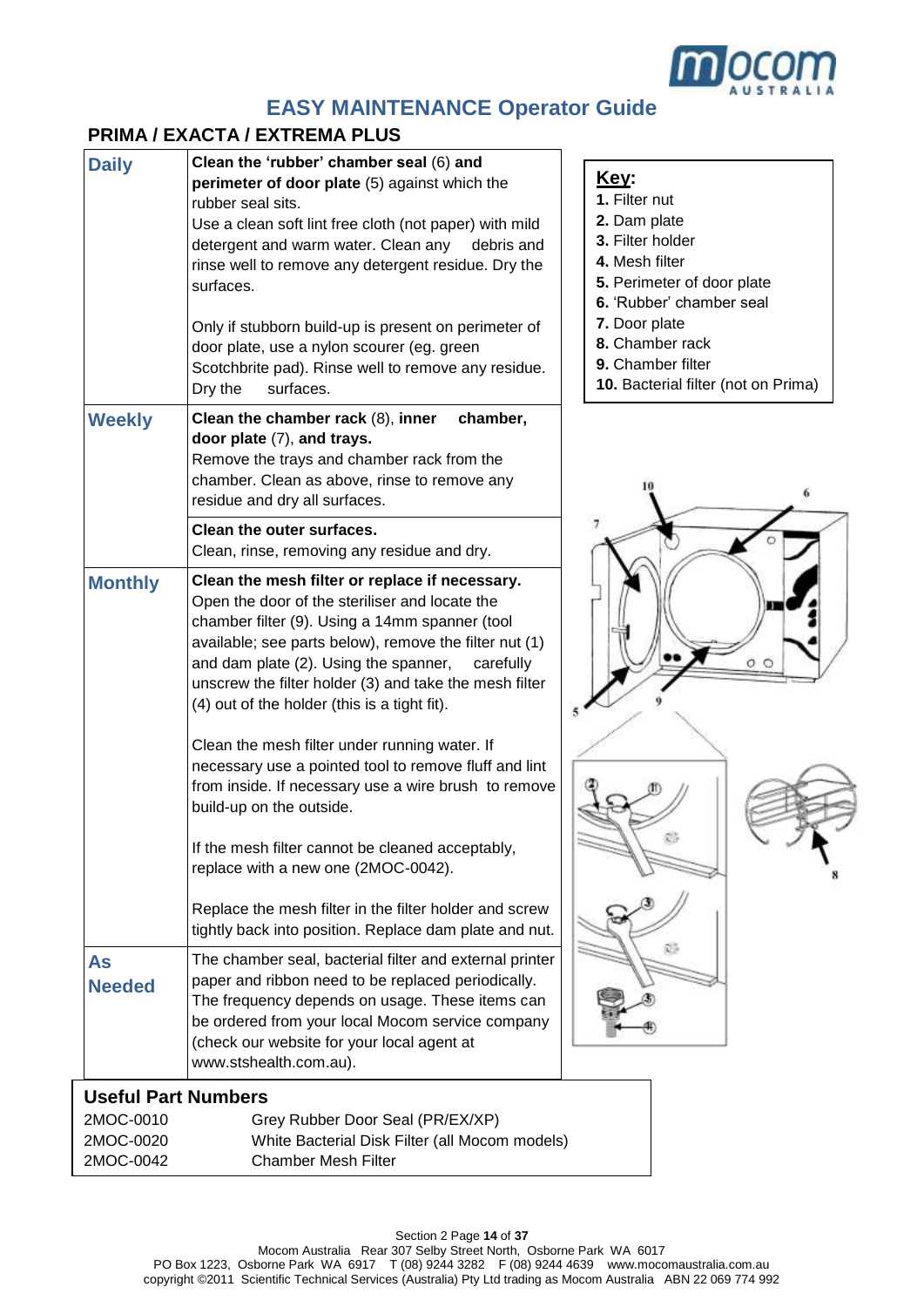

### **MOCOM EXACTA PROCEDURE TO RESET DATE AND TIME**



This is a 24-hour clock format.

Unit must be on, use side main switch.

Display must be on, use on/off key.

Press both at once, the following keys to access date/time mode.

"Dry off" and "stop/start" keys.

View the minute window, the second's count will now be shown, if not repeat the process.

The fields are listed as follows; **Seconds** Minutes **Hours** Day Month Year Then returns to seconds again.

If you get lost, use stop/start key to return to seconds.

To change to the next field press stop/start once.

To adjust the values up or down use either of the two keys below stop/start keys.

When complete press the on/off key once.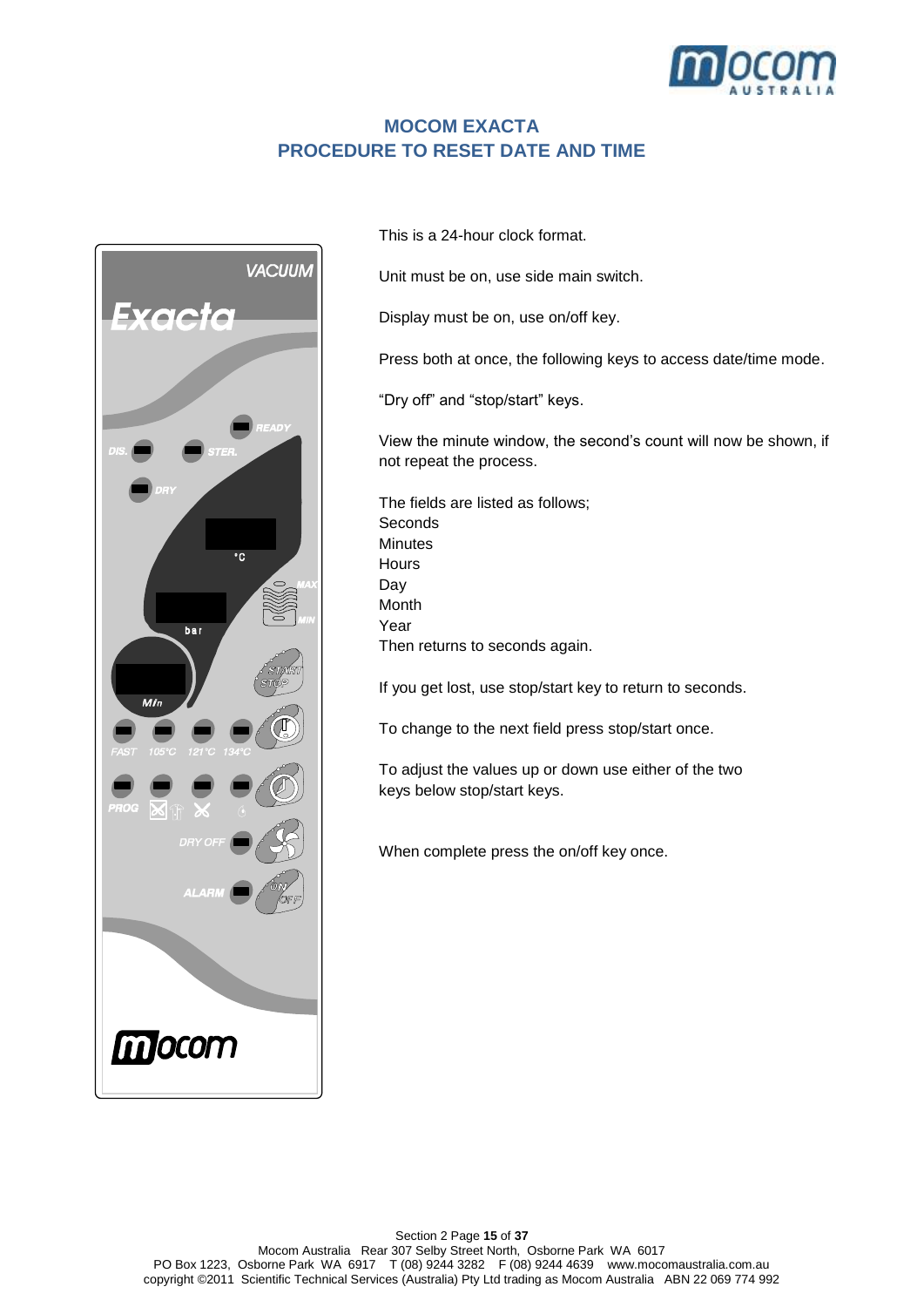

### **EXACTA (EX) SERVICE SCHEDULE**

|                         | EXAMIN (EX) VERTICE CONFEDER                                                                                                                 |  |
|-------------------------|----------------------------------------------------------------------------------------------------------------------------------------------|--|
|                         | 1. $\Box$ Electrical safety check, cord check, then *DISCONNECT POWER CORD*                                                                  |  |
| 2. FRONT                |                                                                                                                                              |  |
|                         | $\Box$ Remove Check/clean/replace door seal – clean Door seal groove                                                                         |  |
|                         | $\Box$ Remove / check / replace clean chamber filter, holder and dam seal                                                                    |  |
|                         | $\Box$ Clean chamber and PT1 if necessary, Remove Debris – Discuss                                                                           |  |
|                         | $\Box$ Bact filter - Check / Replace                                                                                                         |  |
|                         | $\Box$ Portlight - Clean, Check for free swivel                                                                                              |  |
|                         | $\Box$ Lubricate door lock mech                                                                                                              |  |
|                         | $\Box$ Check closing tension (via feel)                                                                                                      |  |
|                         | $\Box$ Check Door spring tension (via feel) Replace if necessary. Check door handle security. Check<br>"door closed" switch operation.       |  |
|                         | $\Box$ Inspect Bulkhead fittings, Lubricate manual fill nozzle o-ring and insert.                                                            |  |
| <b>3. RHS</b>           |                                                                                                                                              |  |
|                         | $\Box$ Check both reservoirs open / Inspect and Clean / Flush.                                                                               |  |
|                         | $\Box$ Check for Splits, Cracks and Hose condition. Check inline filter condition.                                                           |  |
|                         | $\Box$ Remove, Check and Clean EV1 and EVP1                                                                                                  |  |
|                         | $\Box$ Visual check Vac Pump and Condensor for signs of leaks                                                                                |  |
|                         | $\Box$ Inspect Main switch for smooth operation and signs of stress                                                                          |  |
|                         | $\Box$ Check bottom Phoenix Power connector CN6 for heat stress, add conductive paste if necessary                                           |  |
|                         | $\Box$ Check / Replace element fuse holder (look for charring) F3                                                                            |  |
|                         | ◯ Check / Replace Control fuse F2 Upgrade to 2A                                                                                              |  |
|                         | $\Box$ Remove CN4 Phoenix connector, add Conductive paste to top 3 probe pins                                                                |  |
|                         | $\Box$ Add 1M Ohm resistor between "C" and "MI" Terminals if there is a history of fill level indication                                     |  |
|                         | problems. (Low and High indication at same time)                                                                                             |  |
|                         | $\Box$ Check that the software is 1.31 or higher (Software is chargeable)                                                                    |  |
|                         | $\Box$ Check / Clean MPX board connections                                                                                                   |  |
|                         | $\Box$ General check of command panel / membrane, check for evidence water corrosion                                                         |  |
| 4. REAR                 |                                                                                                                                              |  |
|                         | $\Box$ Check / Clean condensor and fan unit                                                                                                  |  |
|                         | $\Box$ Check inlet socket condition and IEC plug for condition                                                                               |  |
|                         | $\Box$ Check / Replace incoming fuses / Holders and wiring                                                                                   |  |
| <b>5. LHS</b>           |                                                                                                                                              |  |
|                         | General check wiring and element connector                                                                                                   |  |
|                         | Check Coil of EV3 for Heat stress,                                                                                                           |  |
|                         | Check inline air filter for signs of moisture or heat if so Check / Replace check valve.                                                     |  |
|                         | EV2 Remove / Check / Clean.                                                                                                                  |  |
|                         | $\Box$ Check base of unit for evidence of Y fitting leaks and PT1 fitting. Remake fittings, remove old<br>evidence for rechecking next time. |  |
|                         | $\Box$ Check PT2 is secure with Thermal paste and covered with insulation                                                                    |  |
|                         | $\Box$ Check Thermal insulation condition, Repair with tape and / or FNI for replacement.                                                    |  |
|                         | General Check for hose / clamp / fitting security and condition, check for evidence of leaks /                                               |  |
|                         | splits                                                                                                                                       |  |
| <b>6. FUNCTION TEST</b> |                                                                                                                                              |  |
|                         | Check printer ribbon paper and operation, check data cable and connections - fit temporary                                                   |  |
|                         | printer if necessary                                                                                                                         |  |
|                         | $\Box$ Turn unit on & set time and date – corrupt time and date indicates faulty clock battery.                                              |  |
|                         | $\Box$ Check Zero bar value (0.00 or -0.01)                                                                                                  |  |
|                         | $\Box$ Conduct a Vac Test – retain printout                                                                                                  |  |
|                         | Conduct OQ test. Check PRV operation - retain printout                                                                                       |  |
| 7. FINAL                |                                                                                                                                              |  |
|                         | $\Box$ Refit covers; reposition unit correctly on bench                                                                                      |  |
|                         | $\Box$ Check drain hose is free draining                                                                                                     |  |
|                         | $\Box$ Check appropriate cycle is selected - leave the unit ready for use in standby                                                         |  |
|                         | $\Box$ Apply service label; $\,$ complete Service Report & file original in Steriliser Log Book $\,$                                         |  |
|                         | Discuss report with staff / PM as applicable                                                                                                 |  |
|                         |                                                                                                                                              |  |
|                         |                                                                                                                                              |  |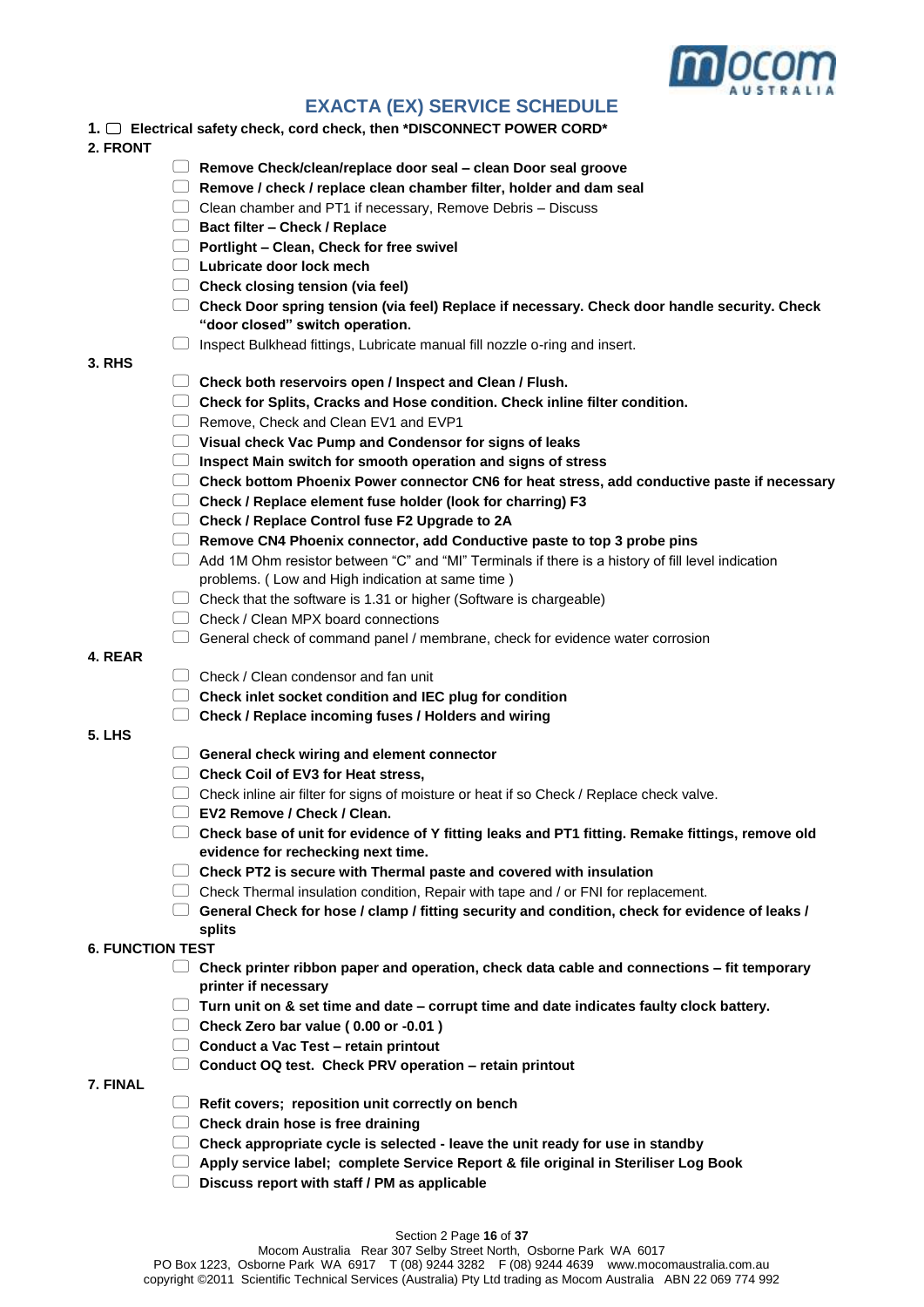

### **EXACTA (EX) FAULT CODES**

| <b>CODE</b>    | <b>DISPLAY</b><br><b>PRINTER</b> | <b>TECHNICAL DESCRIPTOR</b>                                                                             | <b>USER ACTION</b>                                                                                                       |
|----------------|----------------------------------|---------------------------------------------------------------------------------------------------------|--------------------------------------------------------------------------------------------------------------------------|
| A2             | <b>HYDR. PROB</b>                | Cycle time exceeds 70 mins or unit<br>achieved greater than 4oC above set<br>point during sterilisation | check and clean chamber filter and door<br>seal, check and reset o.t. cut out on rear of<br>unit, rerun                  |
| A3             | PTC OPEN                         | Temp probe 1 failure                                                                                    | check and clean chamber filter and door<br>seal, check and reset o.t. cut out on rear of<br>unit, rerun                  |
| A4             | HEAT.<br><b>ALARM</b>            | In HP Pressure was 0.2 bar outside<br>set point range or during dry 10oC<br>hotter than set point       | check and clean chamber filter and door<br>seal, rerun                                                                   |
| A <sub>5</sub> | HYDR, PROB.                      | HG phase takes longer than 11<br>minutes                                                                | check and clean chamber filter and door<br>seal, check and reset o.t. cut out on rear of<br>unit, rerun                  |
| A7             | VAC. ALARM                       | Vacuum alarm. Does not reach -.66<br>within 8 mins or reaches 149oC<br>during vac stage                 | check and clean chamber filter and door<br>seal, check and reset o.t. cut out on rear of<br>unit, rerun                  |
| F <sub>1</sub> | <b>DOOR OPEN</b>                 | Door open alarm                                                                                         | check door is closed properly, ensure<br>handle is pushed back into its closed<br>position                               |
| F <sub>2</sub> | INSUFF, H20                      | Insufficient H2O or probe                                                                               | check water level - refill and retry                                                                                     |
| F <sub>3</sub> | <b>MAN STOP</b>                  | Manual stop                                                                                             | user has stopped the cycle                                                                                               |
| F <sub>5</sub> | <b>BLACK OUT</b>                 | <b>Black out alarm</b>                                                                                  | check power supply, check cord condition<br>and location in the rear, check 2x mains<br>fuses in rear (size is 3ag 8amp) |
| F <sub>6</sub> | H <sub>20</sub>                  | Waste tank full                                                                                         | Check that the drain line is free to drain,<br>use manual fill bottle to drain unit from<br>lower drain point.           |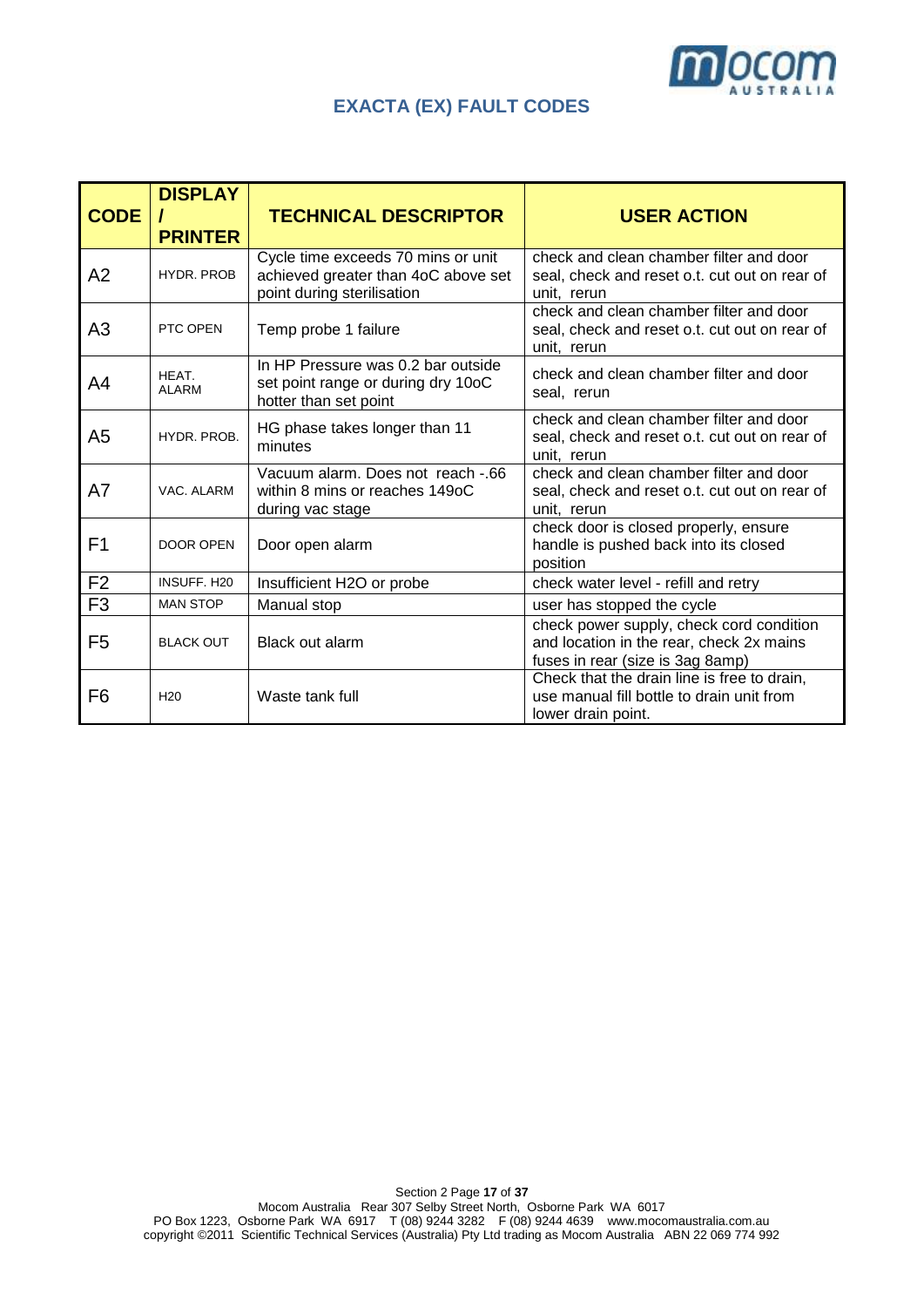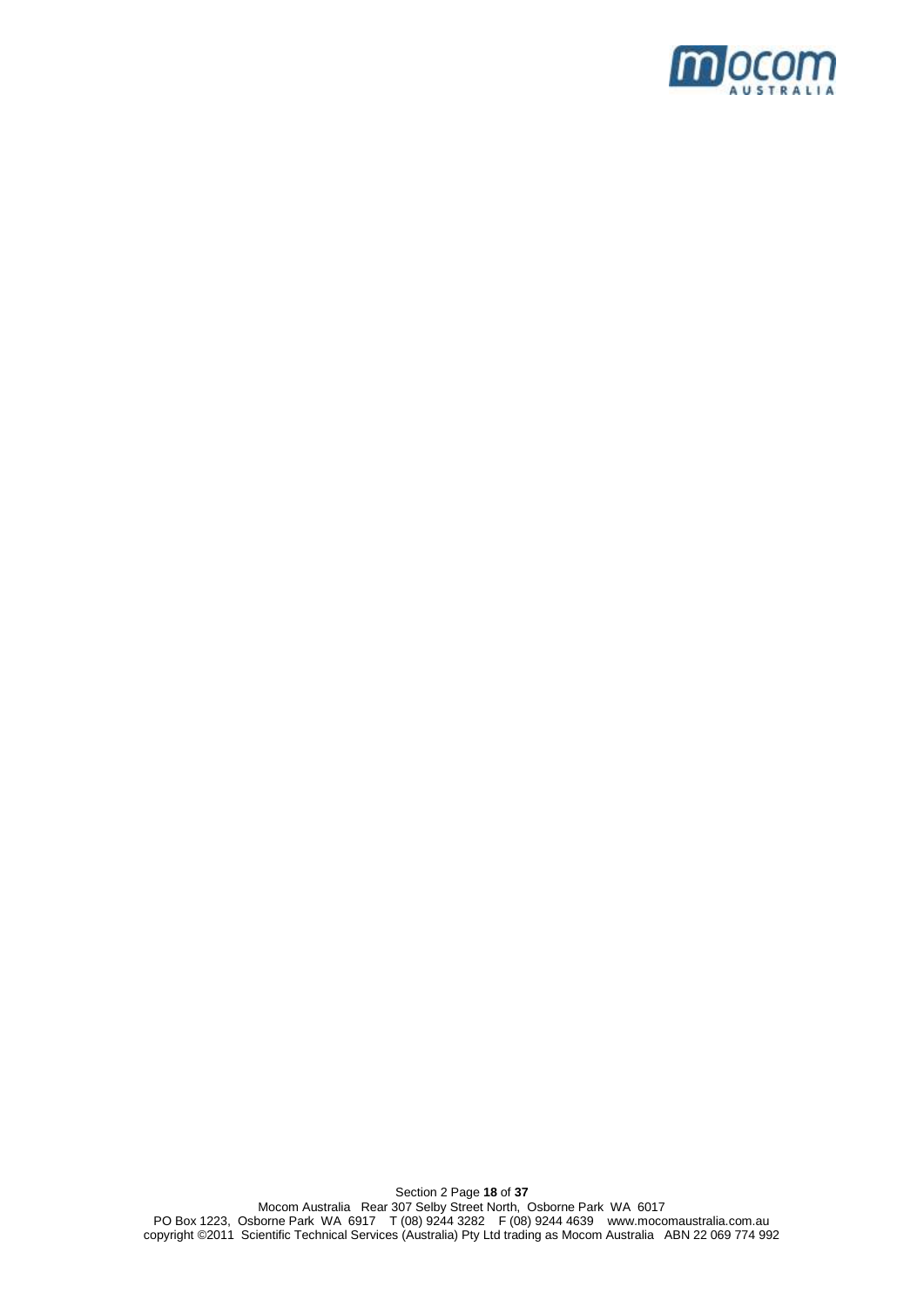#### **COMPONENT FUNCTION SCHEDULE EXACTA**



| <b>PHASE</b>                     | EV <sub>1</sub>           | EV <sub>2</sub>           | EV <sub>3</sub>      | <b>EVWP</b>        | <b>WP</b>         | EVP1                | VP <sub>1</sub>     | <b>HE (Heating Resistor)</b> |                                                                                                                                                                   |                         | <b>AUSTRALIA</b><br><b>Notes</b>                                                                                                  |
|----------------------------------|---------------------------|---------------------------|----------------------|--------------------|-------------------|---------------------|---------------------|------------------------------|-------------------------------------------------------------------------------------------------------------------------------------------------------------------|-------------------------|-----------------------------------------------------------------------------------------------------------------------------------|
|                                  | Filling/Drain             | Air Purge                 | Bact.<br>Filter      | Water<br>Injection | Vibration<br>Pump | Steam<br>Suction    | Vacuum<br>Pump      | <b>Status</b>                | Set Point                                                                                                                                                         | Ref.<br>Sensor          |                                                                                                                                   |
| <b>OFF</b>                       | <b>OFF</b>                | <b>OFF</b>                | <b>OFF</b>           | <b>OFF</b>         | <b>OFF</b>        | <b>OFF</b>          | <b>OFF</b>          | <b>OFF</b>                   | $\sim$                                                                                                                                                            | $\mathbf 0$             |                                                                                                                                   |
| ON                               | OFF (ON)<br>see note      | <b>OFF</b>                | <b>OFF</b>           | <b>OFF</b>         | <b>OFF</b>        | <b>OFF</b>          | <b>OFF</b>          | ON (st-by)                   | 164C<br>75C                                                                                                                                                       | Ts2 (out)<br>$Ts1$ (in) | EV1 ON if P>0.04 bar<br>EV3 OFF if P>0.04 bar                                                                                     |
| <b>START</b>                     | <b>OFF</b>                | <b>OFF</b>                | ON                   | ON                 | ON                | <b>OFF</b>          | <b>OFF</b>          | ON                           | 164C<br>T <tset< td=""><td>Ts2 (out)<br/><math>Ts1</math> (in)</td><td></td></tset<>                                                                              | Ts2 (out)<br>$Ts1$ (in) |                                                                                                                                   |
| FL.<br>(1st water filling)       | <b>OFF</b>                | <b>OFF</b>                | ON                   | ON                 | ON                | <b>OFF</b>          | <b>OFF</b>          | ON                           | 164C<br>T <tset< td=""><td>Ts2 (out)<br/><math>Ts1</math> (in)</td><td>Water injections 7s</td></tset<>                                                           | Ts2 (out)<br>$Ts1$ (in) | Water injections 7s                                                                                                               |
| TV<br>(therm. vacuum)            | OFF (ON)<br>$ON=1.00$ bar | OFF (ON)<br>$ON=1.00$ bar | <b>OFF</b>           | <b>OFF</b>         | <b>OFF</b>        | <b>OFF</b>          | <b>OFF</b>          | ON                           | 164C<br>T <tset< td=""><td>Ts2 (out)<br/><math>Ts1</math> (in)</td><td>End of this phase when<br/>P=1.00 bar or after 60s water<br/>injection</td></tset<>        | Ts2 (out)<br>$Ts1$ (in) | End of this phase when<br>P=1.00 bar or after 60s water<br>injection                                                              |
| PV<br>(pre-vacuum)               | ON (OFF)<br>see note      | ON (OFF)<br>see note      | <b>OFF</b>           | <b>OFF</b>         | <b>OFF</b>        | ON                  | ON                  | ON                           | Tset-10C<br>T <tset< td=""><td>Ts2 (out)<br/><math>Ts1</math> (in)</td><td>EV2 OFF when P&lt;0.20 bar<br/>EV1 OFF when P&lt;0.20 bar</td></tset<>                 | Ts2 (out)<br>$Ts1$ (in) | EV2 OFF when P<0.20 bar<br>EV1 OFF when P<0.20 bar                                                                                |
| <b>FL</b><br>(2nd water filling) | <b>OFF</b>                | <b>OFF</b>                | <b>OFF</b>           | ON                 | ON                | <b>OFF</b>          | <b>OFF</b>          | ON                           | Tset-10C<br>T <tset< td=""><td>Ts2 (out)<br/><math>Ts1</math> (in)</td><td>Water injection 29s</td></tset<>                                                       | Ts2 (out)<br>$Ts1$ (in) | Water injection 29s                                                                                                               |
| <b>HG</b><br>(heating/air purge) | <b>OFF</b>                | OFF (ON)<br>see note      | <b>OFF</b>           | <b>OFF</b>         | <b>OFF</b>        | OFF                 | <b>OFF</b>          | $\mathsf{ON}$                | $Test + 20C$<br>T <tset< td=""><td>Ts2 (out)<br/><math>Ts1</math> (in)</td><td>EV2 ON (start of air purge)<br/>when P&gt;0.08bar (OFF after<br/>30s)</td></tset<> | Ts2 (out)<br>$Ts1$ (in) | EV2 ON (start of air purge)<br>when P>0.08bar (OFF after<br>30s)                                                                  |
| <b>HP</b><br>(pressure rising)   | <b>OFF</b>                | OFF (ON)<br>see note      | <b>OFF</b>           | <b>OFF</b>         | <b>OFF</b>        | OFF                 | <b>OFF</b>          | ON                           | $Test + 30C$<br>T <tset< td=""><td>Ts2 (out)<br/><math>Ts1</math> (in)</td><td>EV2 ON if P&gt;Pmax<br/>(0.08 bar over set point)</td></tset<>                     | Ts2 (out)<br>$Ts1$ (in) | EV2 ON if P>Pmax<br>(0.08 bar over set point)                                                                                     |
| <b>PROCESS</b>                   | <b>OFF</b>                | OFF (ON)<br>see note      | <b>OFF</b>           | <b>OFF</b>         | <b>OFF</b>        | <b>OFF</b>          | <b>OFF</b>          | ON                           | $T = T$ set                                                                                                                                                       | Ts2 (out)<br>$Ts1$ (in) | EV2 ON if P>Pmax<br>(0.08 bar over set point)                                                                                     |
| d9--d0<br>(drying)               | ON (OFF)<br>see note      | OFF (ON)<br>see note      | OFF (ON)<br>see note | <b>OFF</b>         | <b>OFF</b>        | OFF(ON)<br>see note | OFF(ON)<br>see note | ON                           | $Test + 20C$<br>T <tset -<br="">5C</tset>                                                                                                                         | Ts2 (out)<br>$Ts1$ (in) | EV1 OFF if P<0.06 bar<br>EV2 ON P=1.00 bar (OFF if<br>P<0.06) EV3 ON at P=-<br>0.04bar (for 30s)<br>VP1+EVP1 ON when<br>P>0.08bar |
| dl<br>(drying liquids)           | <b>OFF</b>                | <b>OFF</b>                | <b>OFF</b>           | <b>OFF</b>         | <b>OFF</b>        | <b>OFF</b>          | <b>OFF</b>          | <b>OFF</b>                   | L,                                                                                                                                                                |                         | At the end of <b>dl</b> (drying<br>liquids) a short vacuum drying<br>is performed                                                 |
| $12 -  - 10$<br>(levelling)      | <b>OFF</b>                | <b>OFF</b>                | ON                   | <b>OFF</b>         | <b>OFF</b>        | ON                  | ON                  | ON                           | $Test + 20C$<br>T <tset -<br="">5C</tset>                                                                                                                         | Ts2 (out)<br>$Ts1$ (in) | No levelling phase after dl<br>(drying liquids)                                                                                   |
| <b>END</b>                       | OFF (ON)<br>see note      | <b>OFF</b>                | ON (OFF)<br>see note | <b>OFF</b>         | <b>OFF</b>        | <b>OFF</b>          | <b>OFF</b>          | <b>OFF</b>                   | $\blacksquare$                                                                                                                                                    | $\blacksquare$          | EV1 ON if P>0.04bar<br>EV3 OFF if P>0.04bar                                                                                       |
| <b>OFF</b>                       | <b>OFF</b>                | <b>OFF</b>                | <b>OFF</b>           | <b>OFF</b>         | <b>OFF</b>        | <b>OFF</b>          | <b>OFF</b>          | <b>OFF</b>                   |                                                                                                                                                                   | $\blacksquare$          |                                                                                                                                   |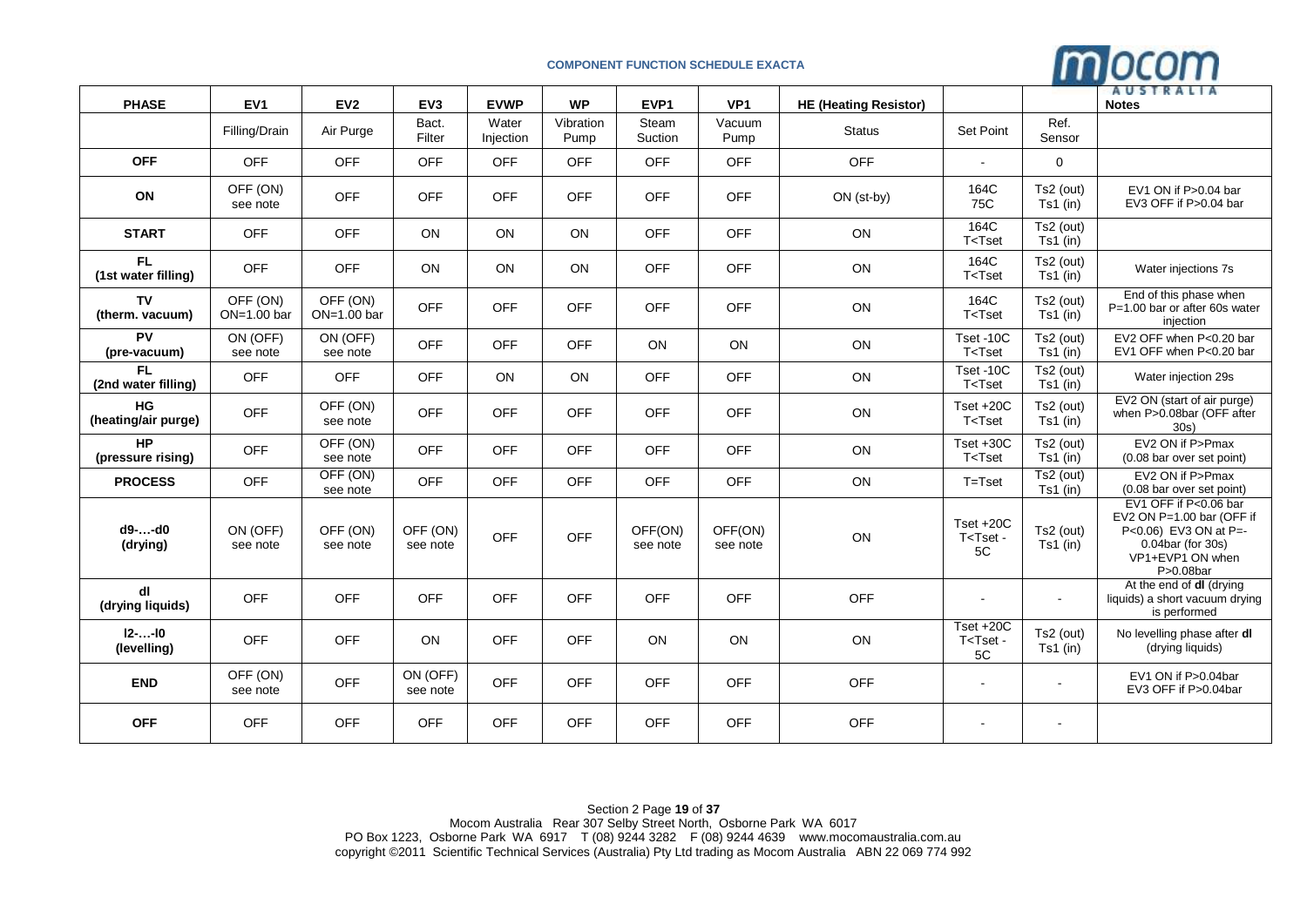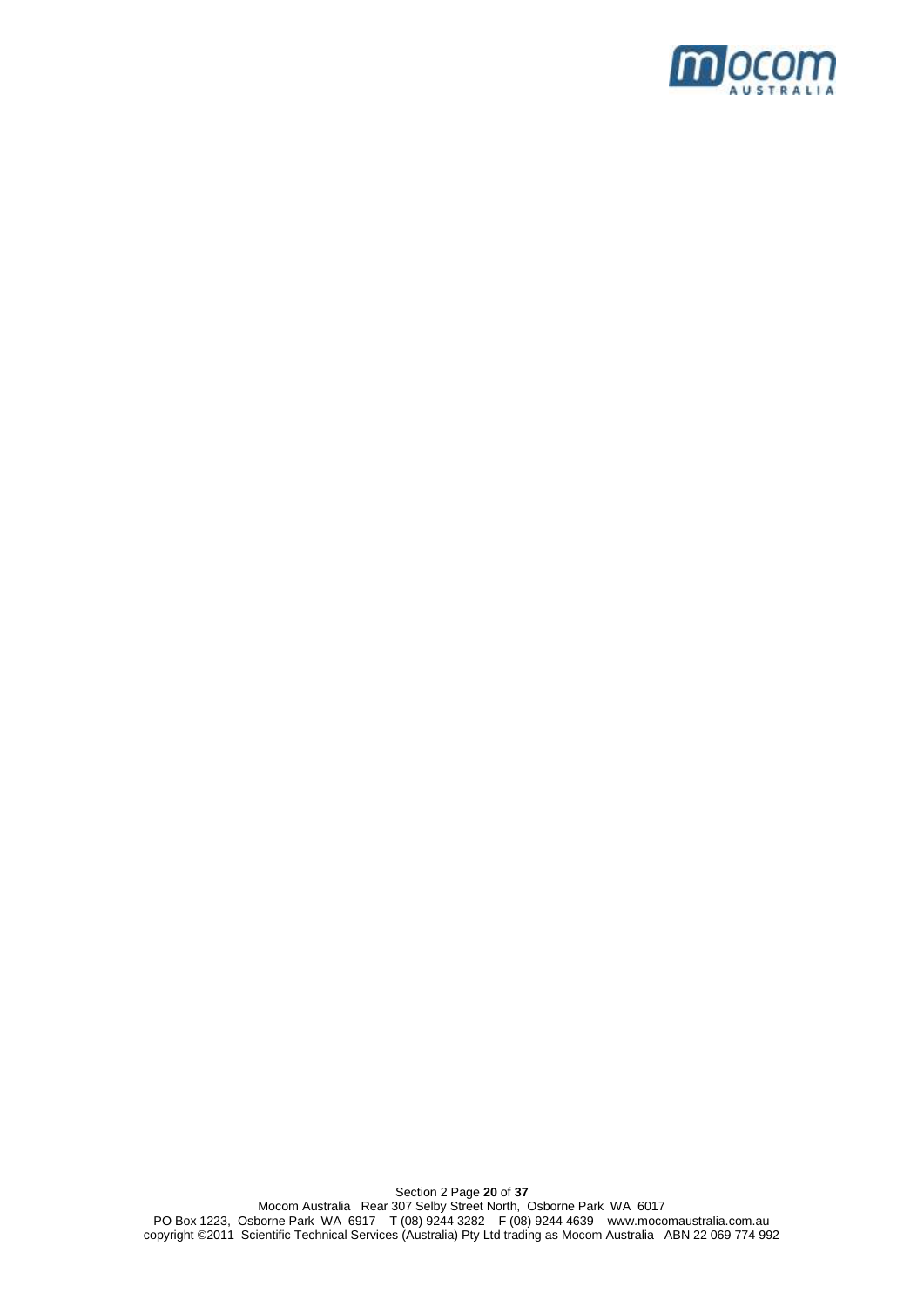

### **EXACTA (EX) IDENTIFICATION GUIDE**

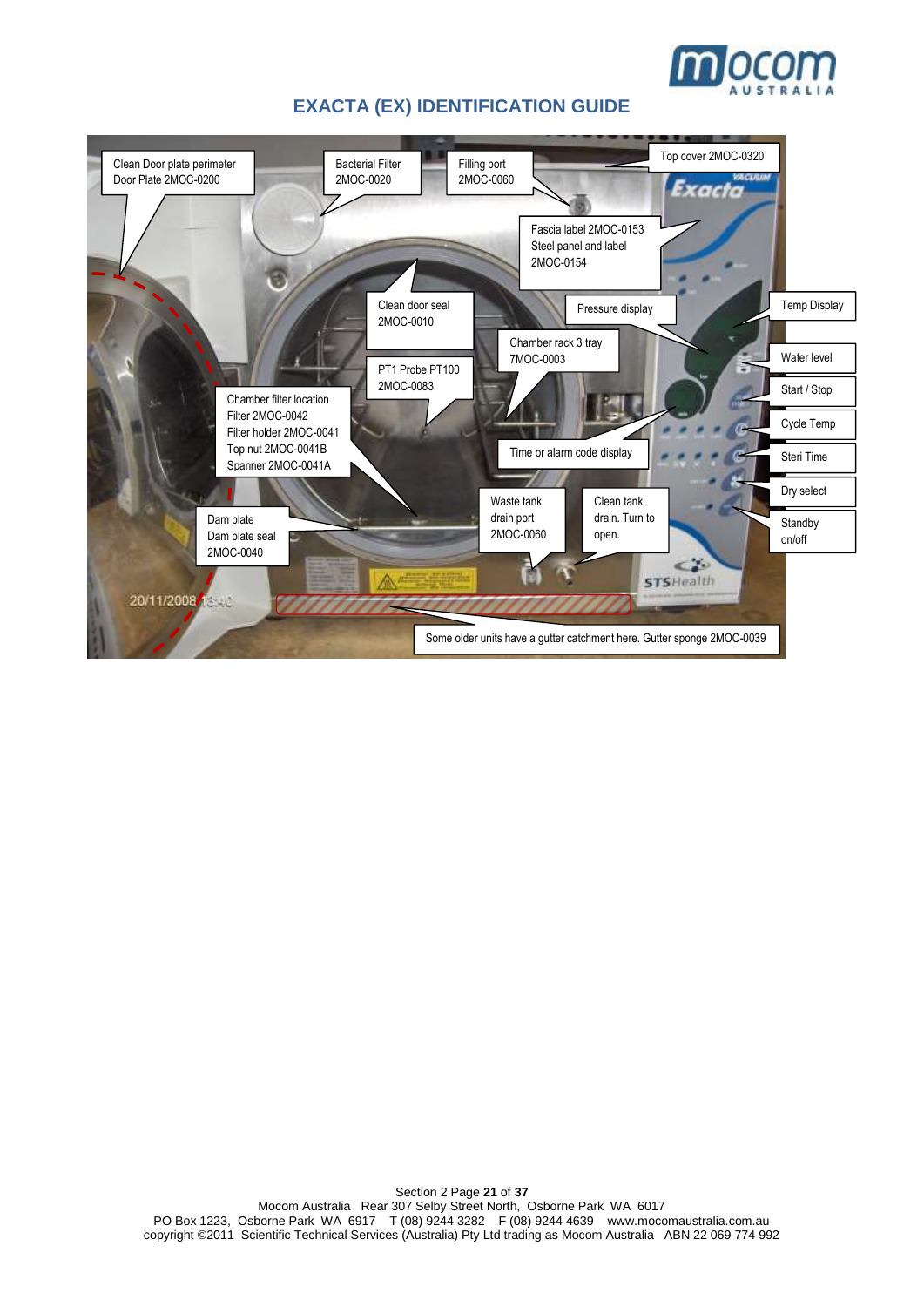

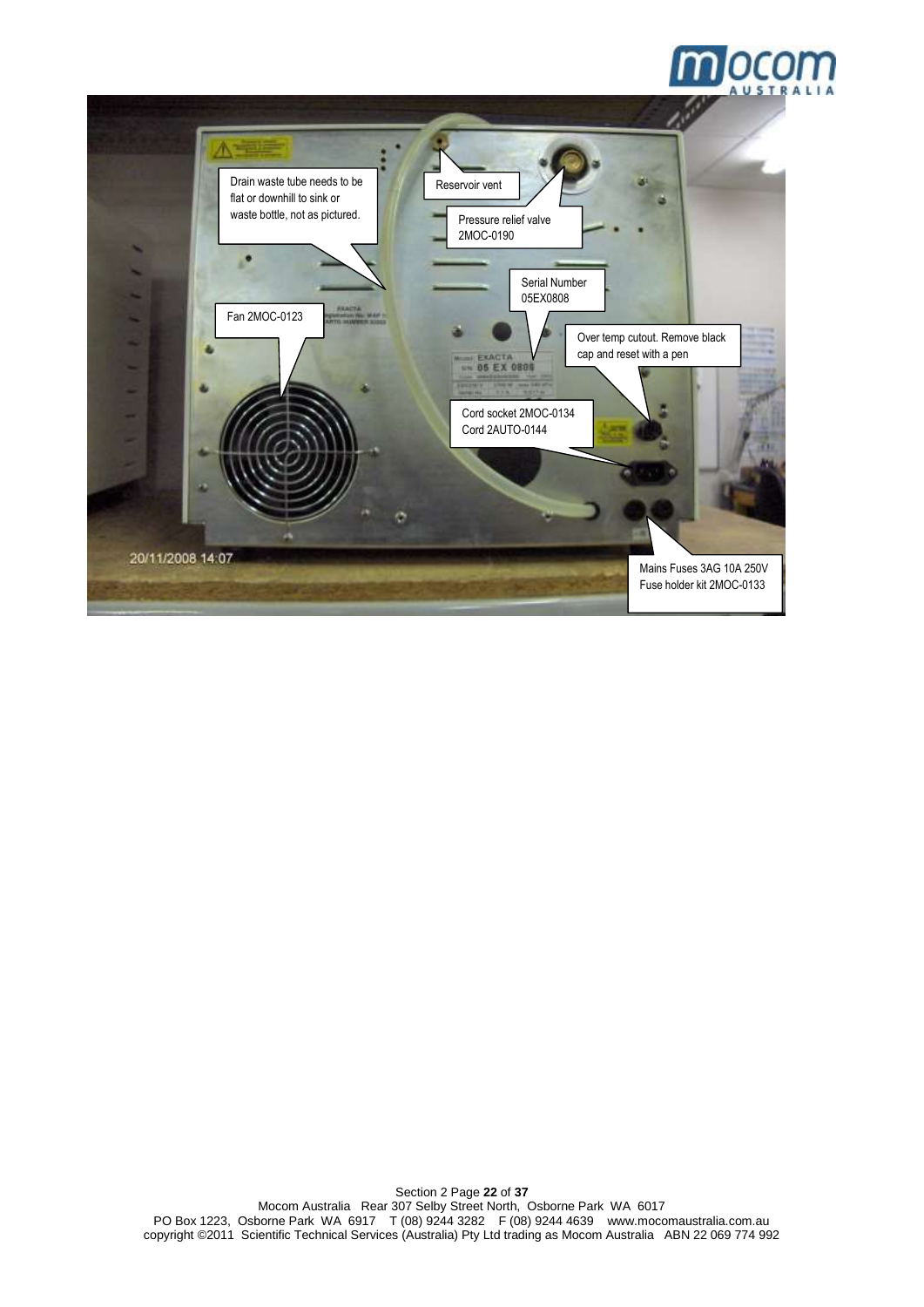

### **EXACTA (EX) IDENTIFICATION GUIDE**



Mocom Australia Rear 307 Selby Street North, Osborne Park WA 6017 PO Box 1223, Osborne Park WA 6917 T (08) 9244 3282 F (08) 9244 4639 www.mocomaustralia.com.au copyright ©2011 Scientific Technical Services (Australia) Pty Ltd trading as Mocom Australia ABN 22 069 774 992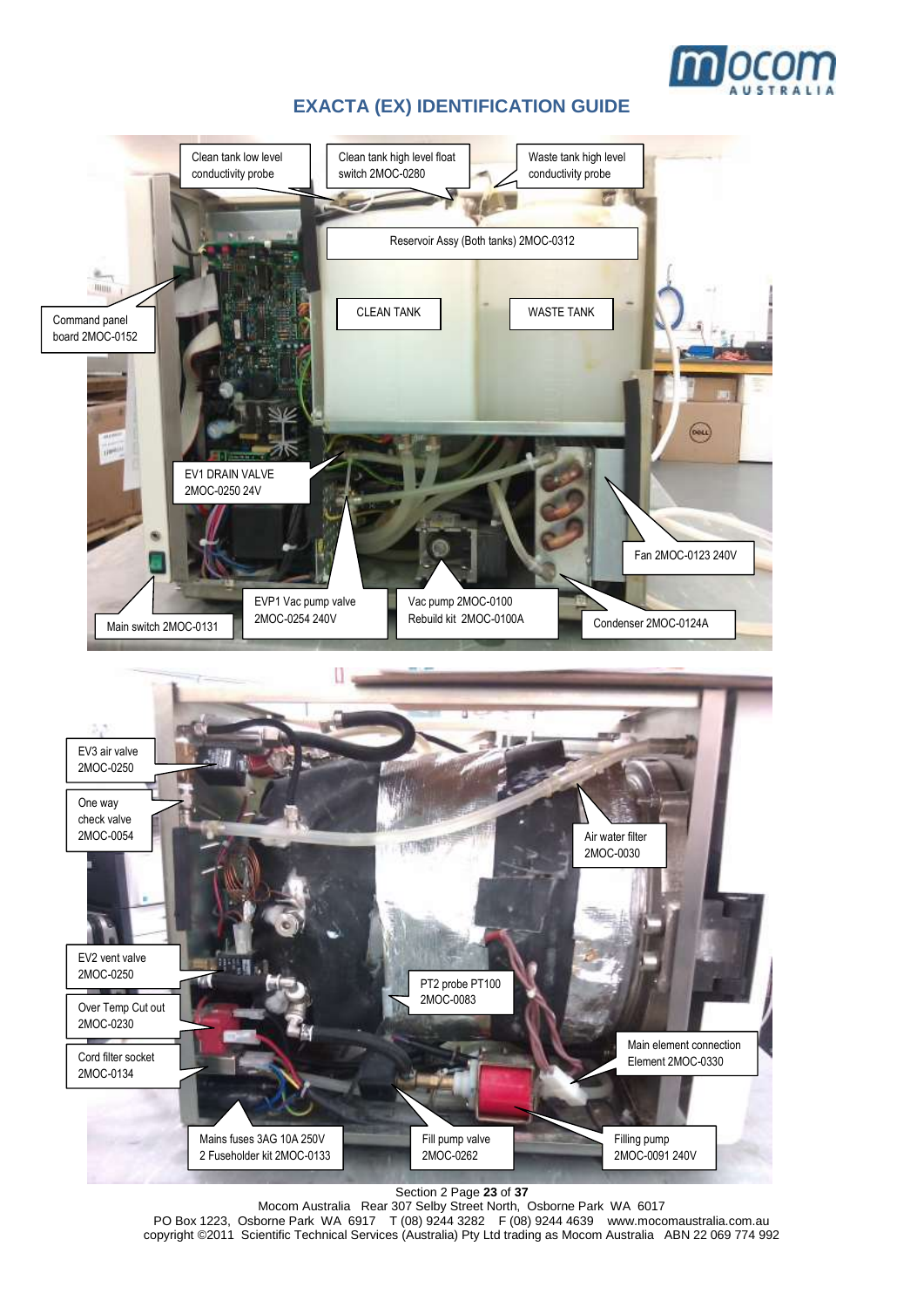

### **(EX) EXACTA – (PR) PRIMA MAIN BOARD 2MOC-0150**

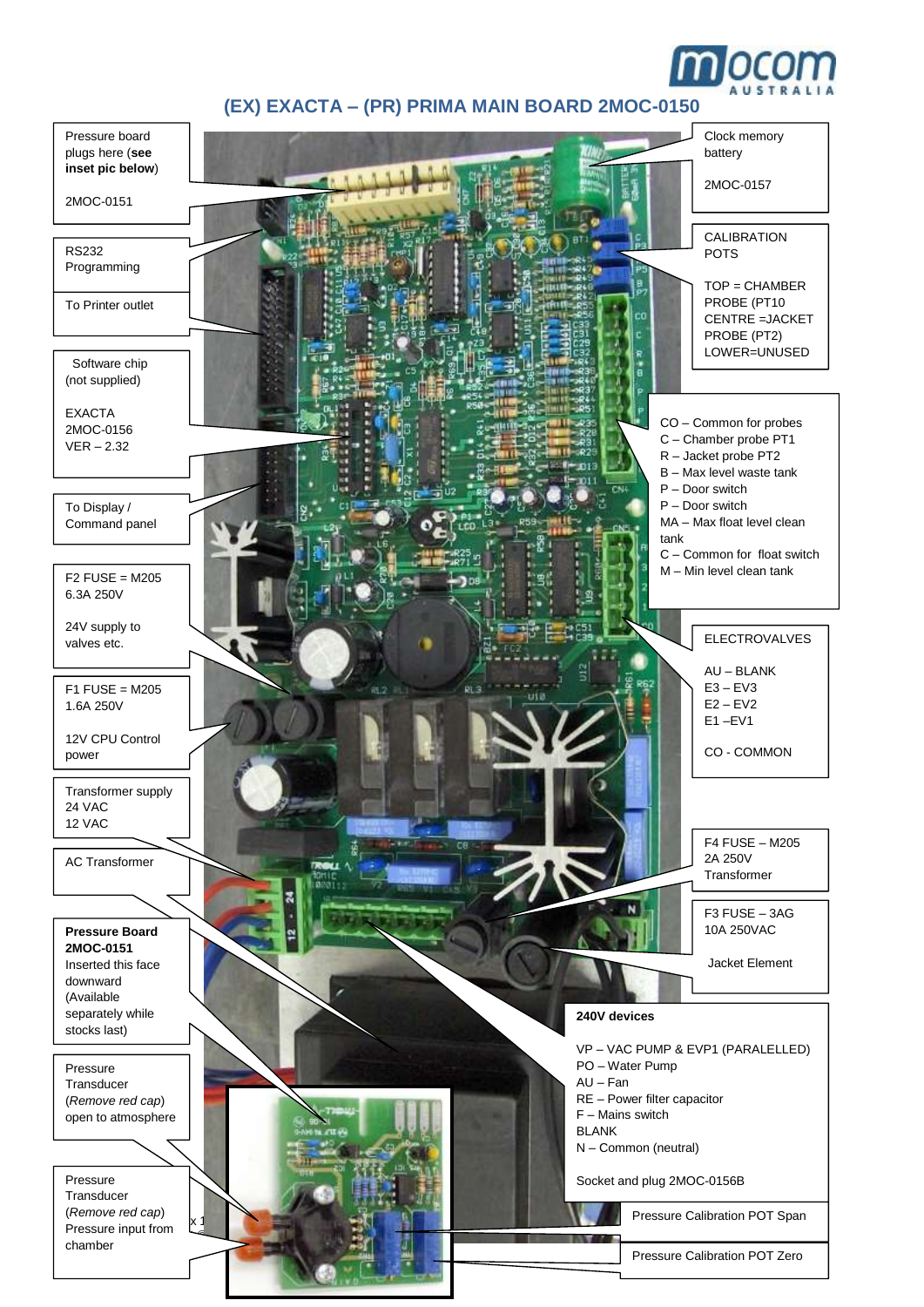

### **(EX) EXACTA HYDRAULIC SCHEME**



**LEGEND**

| EV <sub>1</sub> | Electrovalve 24Vdc 2 ways        | R <sub>2</sub>  | Distilled water draining point |
|-----------------|----------------------------------|-----------------|--------------------------------|
| EV <sub>2</sub> | Electrovalve 24Vdc 2 ways        | R3              | Used water draining point      |
| EV <sub>3</sub> | Electrovalve 24Vdc 2 ways        | <b>SINK</b>     | Vapour heatsink                |
| EVP1            | Pump electrovalve 220Vac 2 ways  | S <sub>1</sub>  | Air bleeding coil              |
| EVWP            | Water electrovalve 220Vac 2 ways | T1              | Distilled water reservoir      |
| FA              | Air filter                       | T <sub>2</sub>  | Used water reservoir           |
| FB              | Bacteriologic filter             | Tc1             | Safety thermostat              |
| FV              | Vapour filter                    | Ts1             | Inner temperature probe        |
| <b>FW</b>       | Distilled water filter           | Ts2             | Outer temperature probe        |
| He              | Heating resistance               | V               | One-way valve                  |
| <b>PP</b>       | Pressure transducer              | VP <sub>1</sub> | Vacuum pump                    |
| R <sub>1</sub>  | Distilled water filling point    | <b>WP</b>       | Distilled water pump           |

Section 2 Page **25** of **37**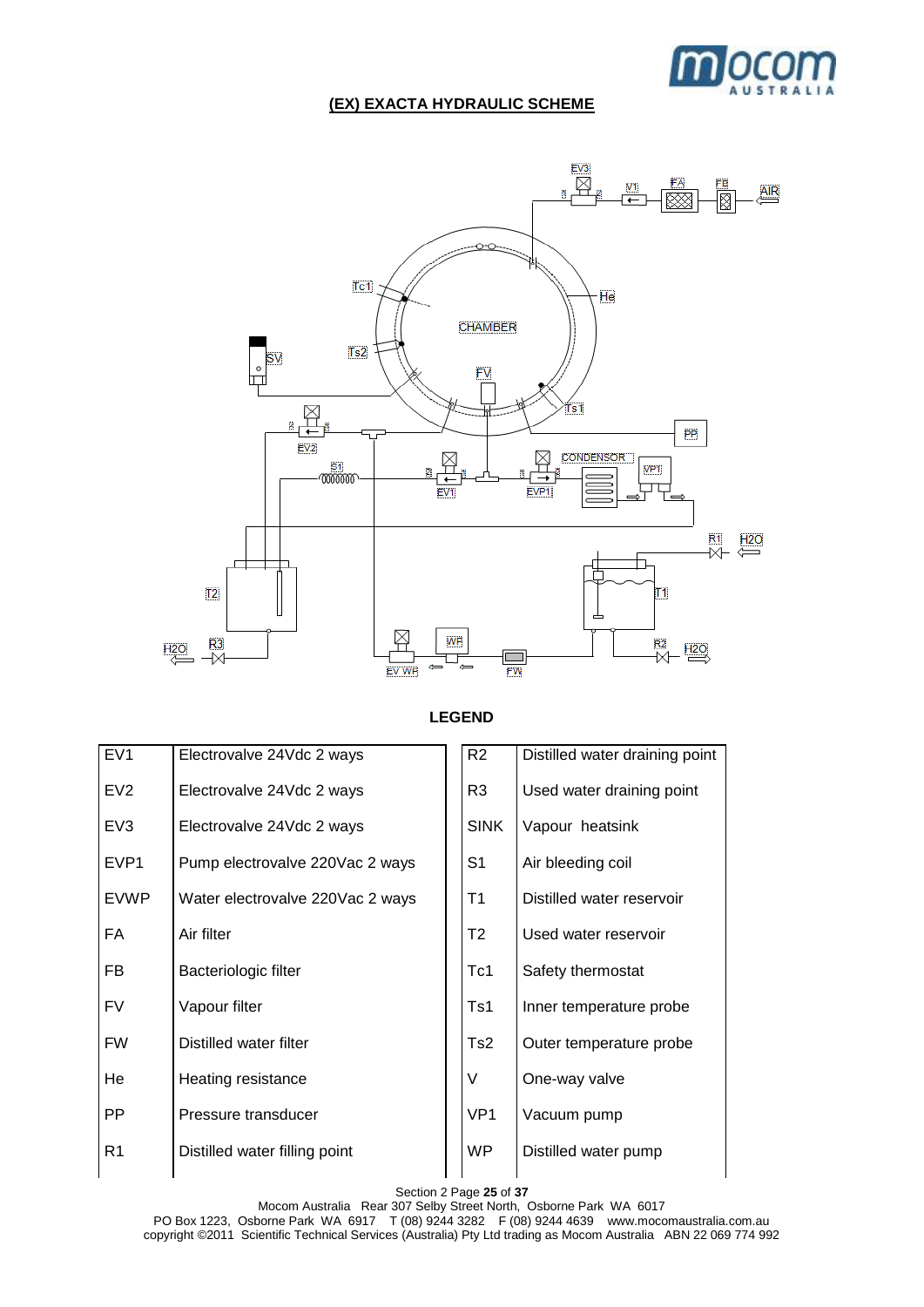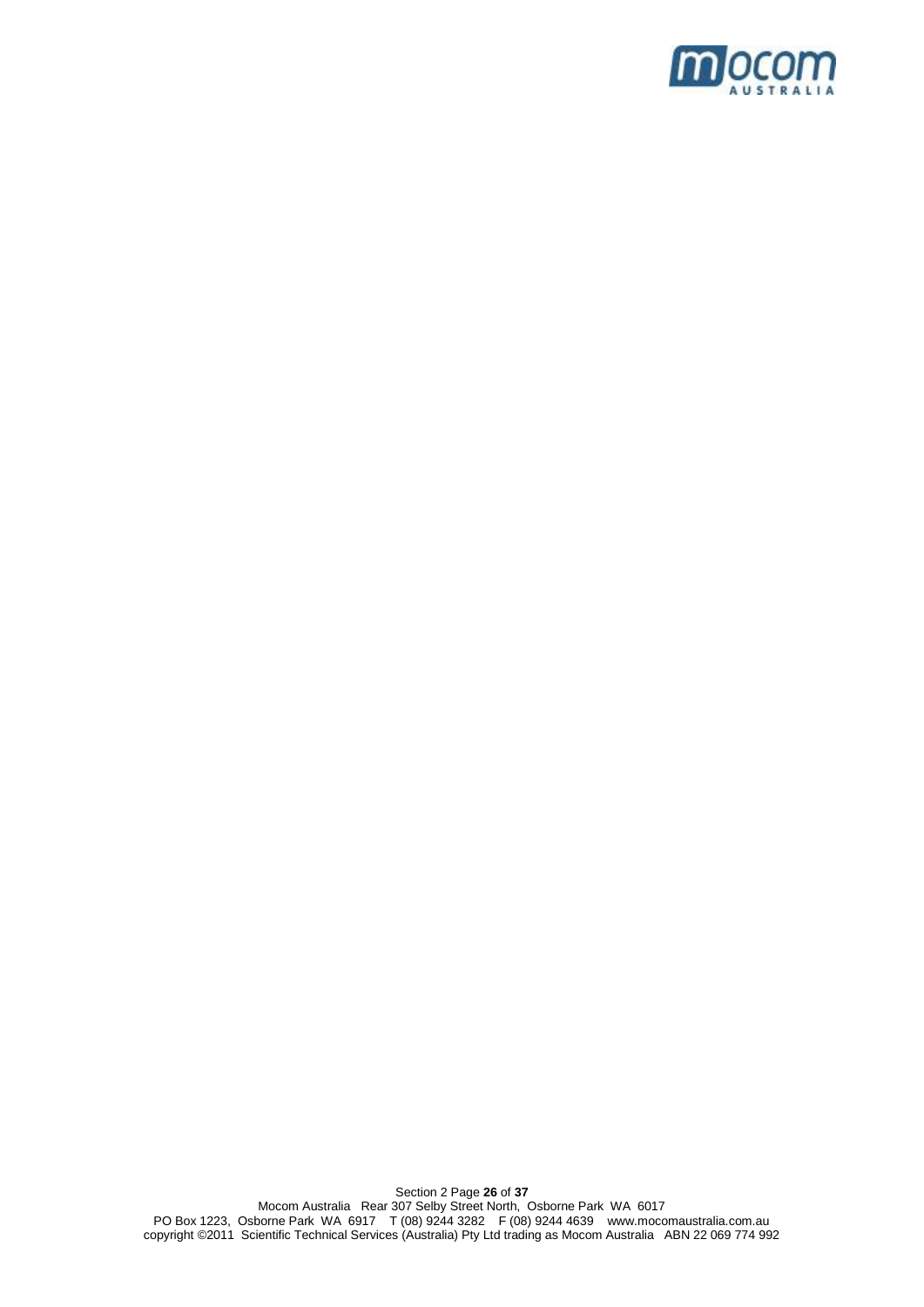

### **CONTROLLING ALGORITHM EXACTA**

| <b>Step</b>  | <b>PHASE</b>                        | <b>DESCRIPTION OF FUNCTIONS</b>                                                                                                                 | <b>CHECK</b>                                                                                                         | <b>RESULT</b>                                                                                                                                               | <b>ALARM</b>                                        | <b>NOTES</b>                                                                                                                                                                                      |
|--------------|-------------------------------------|-------------------------------------------------------------------------------------------------------------------------------------------------|----------------------------------------------------------------------------------------------------------------------|-------------------------------------------------------------------------------------------------------------------------------------------------------------|-----------------------------------------------------|---------------------------------------------------------------------------------------------------------------------------------------------------------------------------------------------------|
| 1            | <b>POWER ON</b><br>(main<br>switch) | Initialisation of microprocessor,<br>definition of variables, internal<br>setting, initialisation of the printer<br>port                        | State of the machine at the<br>previous SWITCH OFF:<br>- BLACKOUT<br>- Logic OFF (normal (OFF)                       | If BLACKOUT then ALARM<br>If Logic OFF then go to step 2                                                                                                    | F <sub>5</sub><br>(blackout)                        |                                                                                                                                                                                                   |
| $\mathbf{2}$ | <b>OFF</b><br>("soft" key<br>OFF)   | Machine powered<br>All functions disabled (OFF)                                                                                                 | State of the thermosensors:<br>- Electrical signal of PTC                                                            | If electrical signal is uncorrect<br>(thermosensor broken) then<br><b>ALARM</b><br>Alarm indication appears only<br>by pressing ST-BY + 1st (or<br>2nd) key | A3<br>(PTC<br>open)                                 | It's possible to see the value of the<br>thermosensor (INT, EXT) by<br>pressing ST-BY + [1st key] or [2nd<br>If internal PTC is<br>key]<br>broken, it appears "134" on the<br>temperature display |
| 3            | ON<br>("soft" key<br>ON)            | All functions enabled (ON)<br>Indication of cycle selected (P, T, t)<br>STAND-BY mode (ON)<br>Water level indications (min, MAX,<br>none)       | State of the led "READY"<br>- led OFF<br>- led ON                                                                    | Led "READY" OFF if external<br>temerpature <154C or<br>internal temperature <75C<br>When the led "READY" is ON<br>the machine is ready to be<br>started     | A3<br>(PTC<br>open)                                 | ST-BY ON<br>If the electrical signal of the PTC is<br>uncorrect (thermosenor broken) an<br><b>ALARM</b> is generated                                                                              |
| 4            | <b>SELECTION</b><br>OF CYCLE        | All the functions of selection and<br>programming are enabled<br>It is possible to select a<br>programma-ble cycle with "custom"<br>T, t values | State of the cycle<br>parameters:<br>- DIS. cycle (Disenfection)<br>- STER. Cycle (Sterilisation)                    | If DIS. cycle is selected the<br>led DIS. is switched ON<br>If STER. cycle is selected the<br>led STER. is switched ON                                      |                                                     | In the programmable cycle the led<br>DIS. or STER. switch ON<br>depending on the parameters of the<br>cycle selected (Temperature and<br>time)                                                    |
| 5            | <b>MACHINE</b><br><b>READY</b>      | Switch on of led READY                                                                                                                          | State of various sensors,<br>water level indicators:<br>- Continuous OK<br>- Conditions not OK                       | If conditions are OK the<br>READY ON (machine ready)<br>If conditions are not OK the<br>led READY OFF                                                       |                                                     | You must correct the wrong<br>condition (fill water, drain used<br>water, check sensors, etc) till the<br>machine is READY to work Then<br>step 6                                                 |
| 6            | <b>START</b>                        | Start of the work cycle                                                                                                                         | State of the door and water<br>levels<br>- Door (OPEN/closed)<br>- Water level (MIN/MAX)<br>- Used water level (MAX) | If the door is OPEN then<br><b>ALARM</b><br>If the water level in MIN then<br>led "READY" remains OFF<br>If used water level is MAX<br>then <b>ALARM</b>    | F1<br>(door<br>$open) ==$<br>(MAX<br>used<br>water) | The alarm F1 has priority respect<br>the alarm $==$<br>The indication $==$ appears on the<br>display "timer" and the led ALARM<br>lights on                                                       |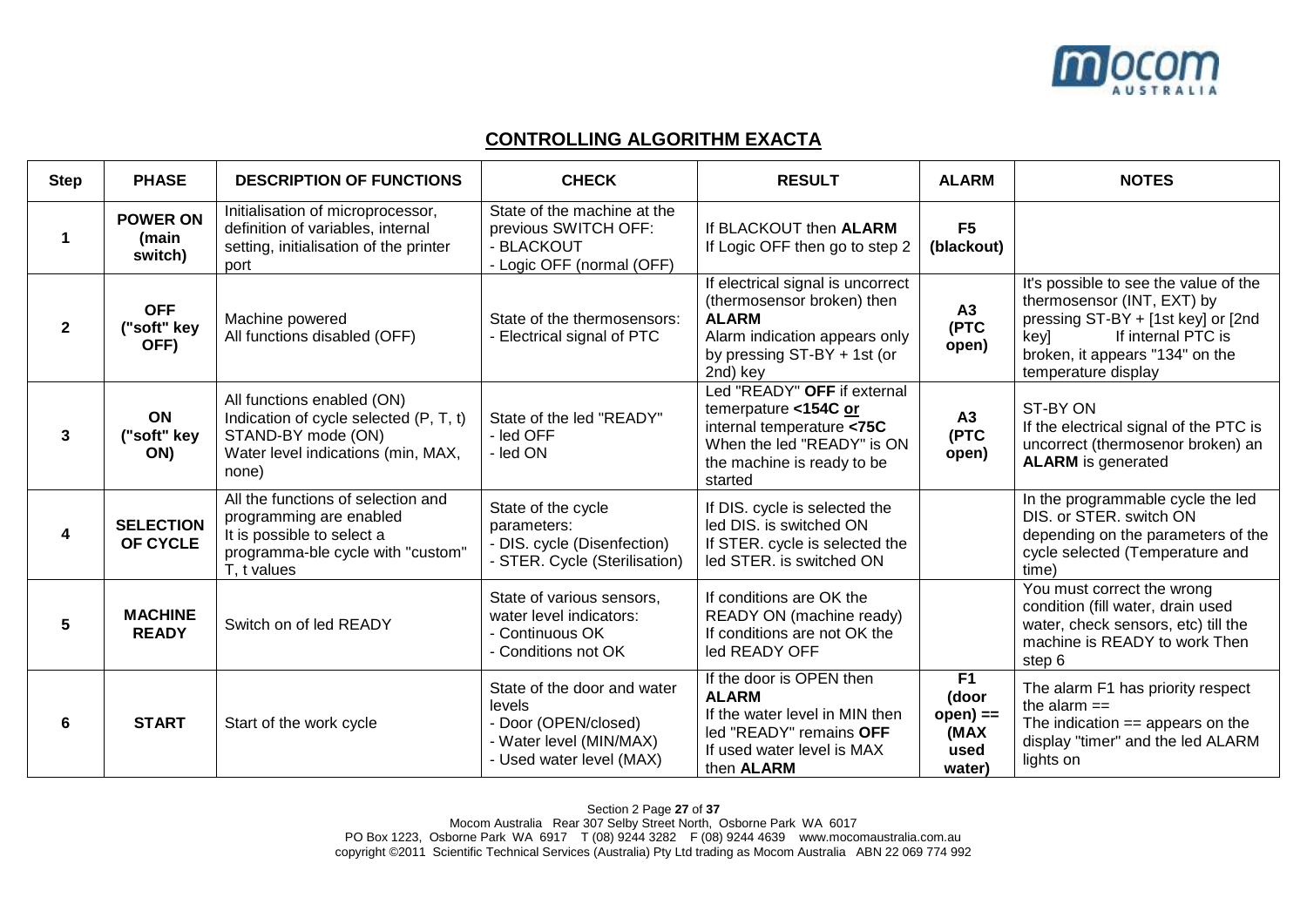

|                |                                                   |                                                                                                                                                    |                                                                                                                                                                 |                                                                                                                                                                                                                      |                                                            | <b>AUSTRALIA</b>                                                                                                                              |
|----------------|---------------------------------------------------|----------------------------------------------------------------------------------------------------------------------------------------------------|-----------------------------------------------------------------------------------------------------------------------------------------------------------------|----------------------------------------------------------------------------------------------------------------------------------------------------------------------------------------------------------------------|------------------------------------------------------------|-----------------------------------------------------------------------------------------------------------------------------------------------|
| $\overline{7}$ | <b>FILL</b><br>(FL)<br>1st Injection              | Water filling (FL)<br>Water pump on for 7s                                                                                                         | State of the temperature:<br>- The internal temperature is<br>read                                                                                              | If the internal temperature<br>reaches 149C then ALARM                                                                                                                                                               | A3<br>(PTC<br>open)                                        |                                                                                                                                               |
| 8              | <b>THERMO-</b><br><b>DYNAMIC</b><br><b>VACUUM</b> | Steam generation<br>Thermodynamic air purge                                                                                                        | State of pressure:<br>- The pressure value is read<br>- The internal temperature is<br>read                                                                     | The steam is released when<br>pressure reaches 1.00 bar or<br>after a time-out of 60s<br>(starting from the end of<br>water filling)<br>If the internal temperature<br>reaches 149C then ALARM                       | A3<br>(PTC<br>open)                                        |                                                                                                                                               |
| 9              | PRE-<br><b>VACUUM</b><br>(PV)                     | Initial vacuum (PV)<br>(time limited to 8 min)                                                                                                     | State of pressure at the end<br>of time-out and temperature:<br>- The pressure value (after 8<br>min) is read<br>- The internal temperature is<br>read          | If pressure cannot reach -<br>0.66 bar within 8 min then<br><b>ALARM</b><br>If the internal temperature<br>reaches 149C then ALARM                                                                                   | <b>A7</b><br>(vacuum<br>problem)<br>A3<br>(PTC<br>open)    | The alarm A7 doesn't block the<br>device and its printed only on the<br>printer at the end of the cycle                                       |
| 10             | <b>FILL</b><br>(FL)<br>2nd Injection              | Water filling (FL)<br>Water pump on for 29s                                                                                                        | State of temperature:<br>- The internal temperature is<br>read                                                                                                  | If the internal temperature<br>reaches 149C then ALARM                                                                                                                                                               | A3<br>(PTC<br>open)                                        |                                                                                                                                               |
| 11             | <b>HEATING</b><br>(HG)                            | Temperature rising up<br>(This phase active till the air purge<br>is completed, as to say 30s after<br>that a pressure of 0.08 bar is<br>reached)  | State of duration of this<br>phase:<br>- The HG time is counted                                                                                                 | If the time of HG is >11 min<br>then <b>ALARM</b>                                                                                                                                                                    | <b>A5</b><br>(hydraulic<br>problem)                        |                                                                                                                                               |
| 12             | <b>HEATING</b><br><b>PRESSURE</b><br>(HP)         | Temperature/Pressure rising up<br>(This phase active after air purge,<br>till to the reaching of the pre-<br>process conditions)<br><b>Timeout</b> | State of time elapsed since<br>the cycle START:<br>- The time is calculated from<br>START of the cycle                                                          | If the time is $>$ 70 min then<br><b>ALARM</b>                                                                                                                                                                       | A <sub>2</sub><br>(hydraulic<br>problem)                   |                                                                                                                                               |
|                | <b>HEATING</b><br><b>PRESSURE</b><br>(HP)         | Temperature/Pressure rising up<br>(This phase active after air purge,<br>till to the reaching of the pre-<br>process conditions)                   | State of temperature and<br>pressure:<br>- The temperature is<br>transformed into the<br>corresponding pressure<br>value<br>- Cross check P real / P<br>transf. | The result of the cross check<br>is evaluated as follows:<br>- if the difference P transf - P<br>real is $> 0.20$ bar then<br>ALARM-<br>if the difference P real - P<br>transf. is $> 0.20$ bar then<br><b>ALARM</b> | A4<br>(heating<br>problem)<br>A2<br>(hydraulic<br>problem) | Refer to the water steam P/T table<br>The cross check is disabled under<br>110C<br>The check is made "on real time"<br>The alarm is immediate |
| 13             | <b>PROCESS</b>                                    | Sterlisation/Disenfection period                                                                                                                   | State of the temperature:                                                                                                                                       | If the difference T real - T set-                                                                                                                                                                                    | A2                                                         | The thermoregulation of resistor is:                                                                                                          |

Section 2 Page **28** of **37**

Mocom Australia Rear 307 Selby Street North, Osborne Park WA 6017 PO Box 1223, Osborne Park WA 6917 T (08) 9244 3282 F (08) 9244 4639 www.mocomaustralia.com.au copyright ©2011 Scientific Technical Services (Australia) Pty Ltd trading as Mocom Australia ABN 22 069 774 992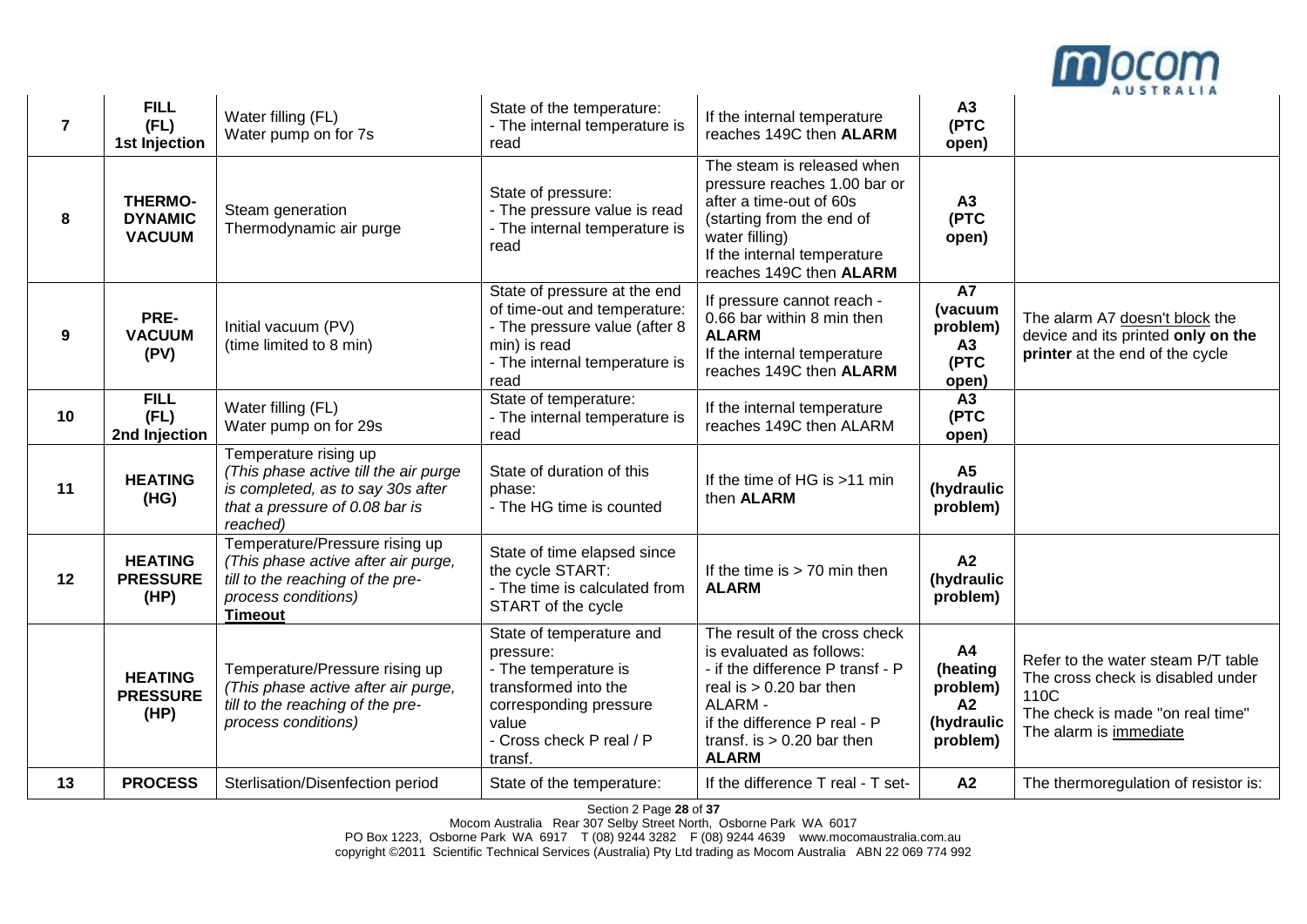

|             |                                                           | The time counter starts the<br>countdown                                                     | - The internal temperature is<br>read and compared with the<br>set-point value                                                  | point is >4C then ALARM<br>If the difference T set-point -<br>T real is >1C then ALARM | (hydraulic<br>problem)            | <b>AUJIRALIA</b><br>- 100% of power at set-point<br>- 50% of power at set-point + 0.5C<br>- 0% of power at set-point + 1C<br>-75% of power at set-point - 4 kPa<br>(PRESSURE)                   |
|-------------|-----------------------------------------------------------|----------------------------------------------------------------------------------------------|---------------------------------------------------------------------------------------------------------------------------------|----------------------------------------------------------------------------------------|-----------------------------------|-------------------------------------------------------------------------------------------------------------------------------------------------------------------------------------------------|
|             | <b>PROCESS</b>                                            | Sterlisation/Disenfection period<br>The time counter starts the<br>countdown                 | State of the pressure:<br>- The internal pressure is<br>read and compared with the<br>set-point value                           | If the difference P set-point -<br>P real is $> +0.12$ bar then<br><b>ALARM</b>        | A2<br>(hydraulic<br>problem)      | The thermoregulation of resistor is:<br>- 100% of power at set-point<br>50% of power at set-point + 0.5C<br>- 0% of power at set-point + 1C<br>-75% of power at set-point - 4 kPa<br>(PRESSURE) |
| 14          | <b>DRYING</b><br>$(d9$ --d0)                              | Depressurisation and drying phase<br>Releasing of steam<br>Performing of vacuum drying       | State of the temperature:<br>- The internal temperature is<br>read and compared with the<br>set-point value                     | If the difference T real - T set-<br>point is >10C then ALARM                          | <b>A4</b><br>(heating<br>problem) | The pressure value during the<br>vacuum phase moves from -0.30<br>bar to -0.60 bar alternatively (during<br>all the drying phase)                                                               |
|             | <b>DRYING</b><br>$(d9$ --d0)                              | Depressurisation and drying phase<br>Releasing of steam<br>Performing of vacuum drying       | State of the temperature:<br>- The internal temperature is<br>read                                                              | If the internal temperature<br>reaches 149C then ALARM                                 | A3<br>(PTC<br>open)               | This alarm takes place only when a<br>sensor get broken<br>In this case the value indicated is<br>the MAX value of the range                                                                    |
| 15          | <b>LEVELLING</b><br>$(12-. -10)$                          | Ventiliation of the chamber<br>Elimination of the residual<br>condensate                     | State of the temperature:<br>- The internal temperature is<br>read                                                              | If the internal temperature<br>reaches 149C then ALARM                                 | A3<br>(PTC<br>open)               |                                                                                                                                                                                                 |
| 16          | <b>END</b>                                                | End of the cycle                                                                             | State of the time:<br>- When the pressure is<br>within $+0.04$ bar the time<br>counter starts                                   | When the time counter<br>reaches 32s the END<br>message is generated                   |                                   | Acoustic indication is given to<br>accompany the END message                                                                                                                                    |
| A           | <b>ACTIVE</b><br><b>SUCTION</b><br>(only in END<br>phase) | Ventiliation by vacuum pump after<br>the end of the cycel till the door<br>opening           | None                                                                                                                            |                                                                                        |                                   | Every 15 min the vacuum pump<br>starts (for 60s)<br>This action is disabled with the<br>inner temperature is $< 50C$                                                                            |
| В           | <b>DOOR</b><br><b>OPENING</b>                             | Reset of the indications when door<br>is opened after a "programmable"<br>or "special" cycle | State of time elapsed from<br>the cycle END:<br>- Time is counted                                                               | The ST-BY in ON for 33 min<br>from the cycle END<br>After this the ST-BY is OFF        |                                   | After the end of a "programmable"<br>or "special" cycle the indicator<br>moves on the last selected<br>"standard" cycle                                                                         |
| $\mathbf c$ | <b>VACUUM</b><br><b>TEST</b>                              | Test to check the perfect sealing of<br>the pressure vessel                                  | State of the pressure:<br>- The value of pressure is<br>read at the preset vacuum (-<br>0.70 bar) and at the end of<br>the test | If the difference of P max - P<br>final is $> 0.08$ bar then<br><b>ALARM</b>           | A2<br>(hydraulic<br>problem)      |                                                                                                                                                                                                 |

Section 2 Page **29** of **37**

Mocom Australia Rear 307 Selby Street North, Osborne Park WA 6017 PO Box 1223, Osborne Park WA 6917 T (08) 9244 3282 F (08) 9244 4639 www.mocomaustralia.com.au copyright ©2011 Scientific Technical Services (Australia) Pty Ltd trading as Mocom Australia ABN 22 069 774 992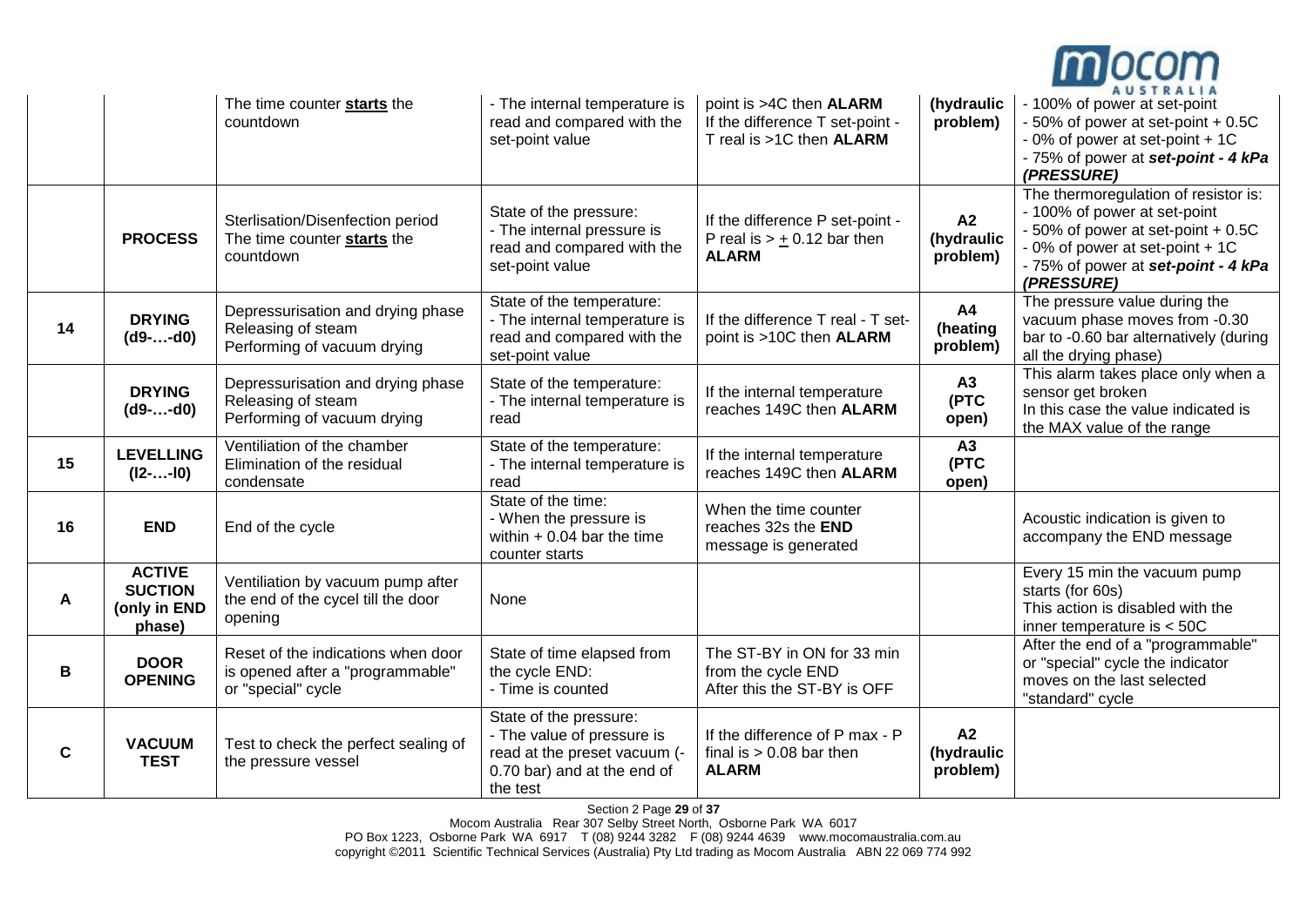

Section 2 Page **30** of **37** Mocom Australia Rear 307 Selby Street North, Osborne Park WA 6017 PO Box 1223, Osborne Park WA 6917 T (08) 9244 3282 F (08) 9244 4639 www.mocomaustralia.com.au copyright ©2011 Scientific Technical Services (Australia) Pty Ltd trading as Mocom Australia ABN 22 069 774 992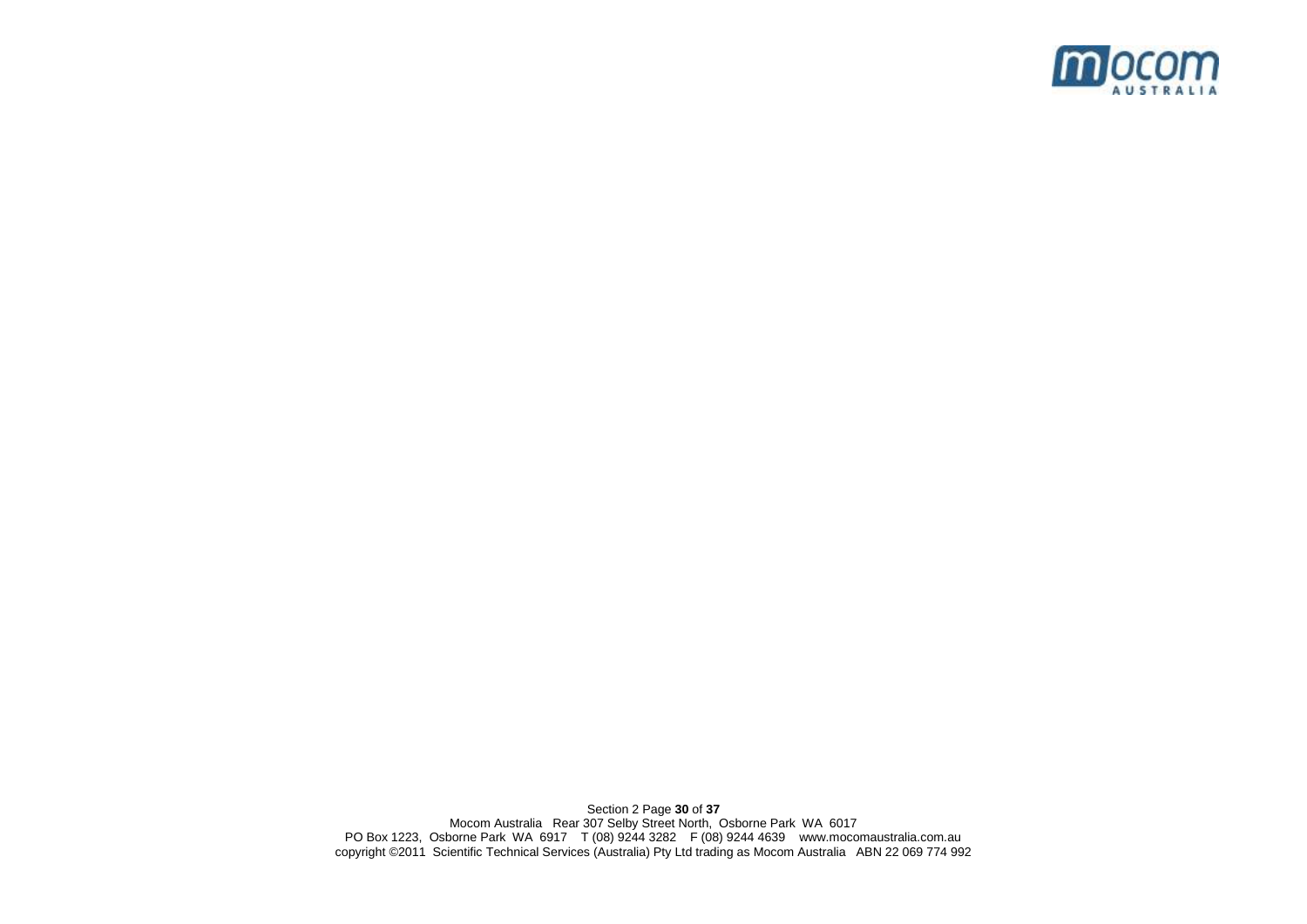

## **DOOR CLUTCH DIAGRAM**



Section 2 Page **31** of **37** Mocom Australia Rear 307 Selby Street North, Osborne Park WA 6017 PO Box 1223, Osborne Park WA 6917 T (08) 9244 3282 F (08) 9244 4639 www.mocomaustralia.com.au copyright ©2011 Scientific Technical Services (Australia) Pty Ltd trading as Mocom Australia ABN 22 069 774 992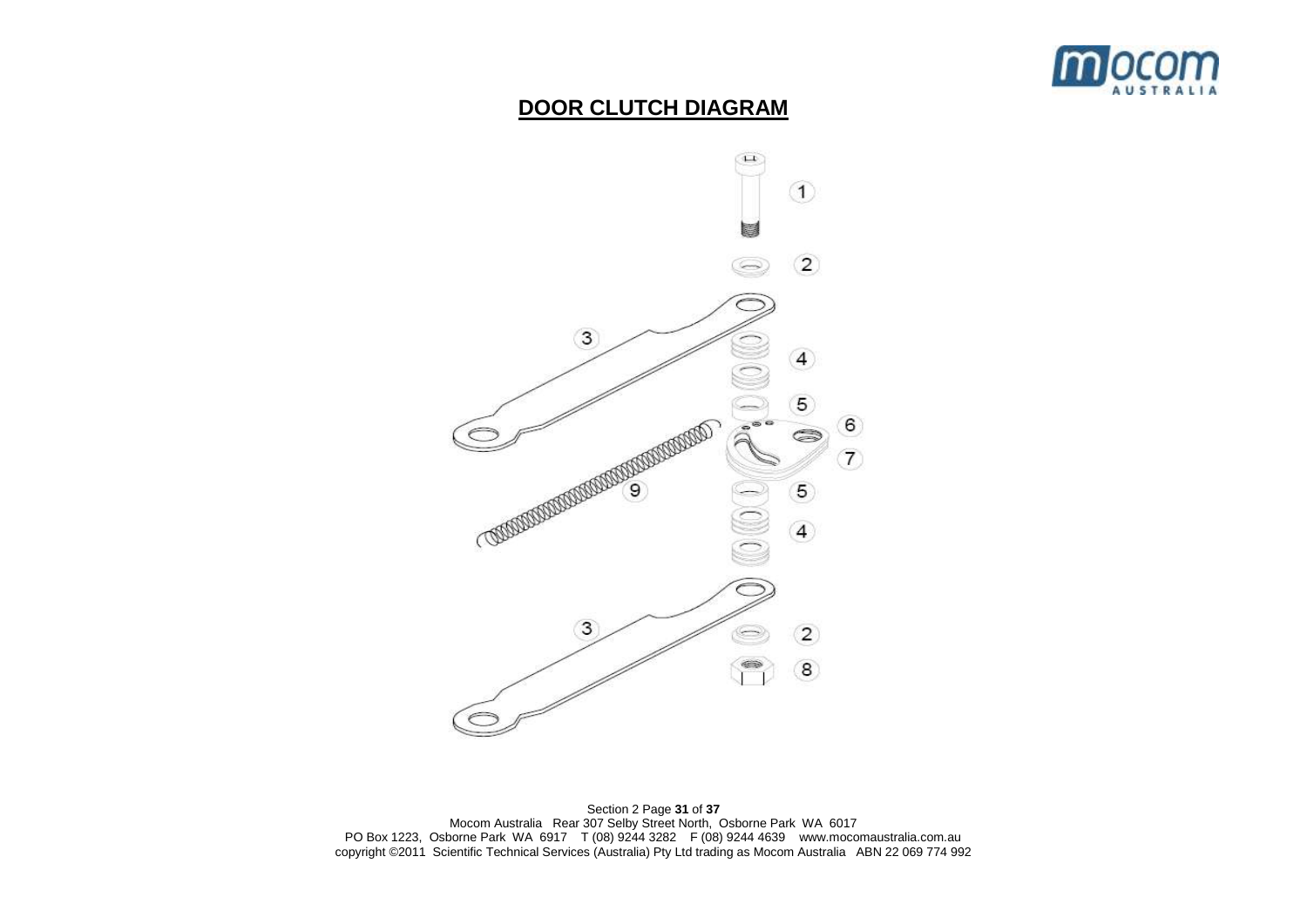

## **DOOR BRIDGE DIAGRAM**



PO Box 1223, Osborne Park WA 6917 T (08) 9244 3282 F (08) 9244 4639 www.mocomaustralia.com.au copyright ©2011 Scientific Technical Services (Australia) Pty Ltd trading as Mocom Australia ABN 22 069 774 992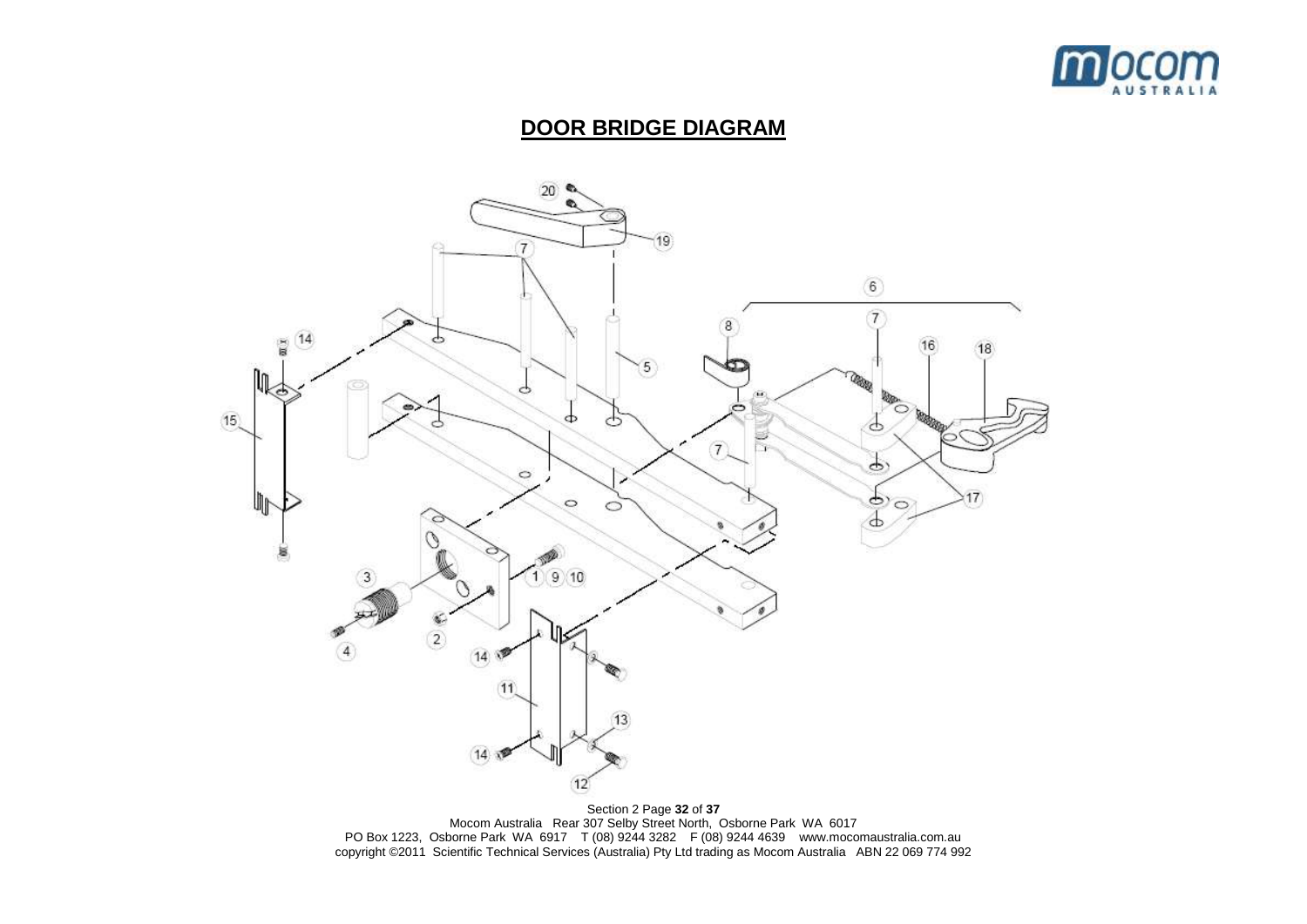

### **CLEAN TANK SENSITIVITY MOD**

#### **AIM:**

To rectify Exacta type autoclaves that shows both high and low water levels at the same time. It is only required to be done on problem machines. This problem is usually caused by exceptionally clean feed water as the low level sensor is a conductivity type and cannot detect water present even though the high level float is indicating that the tank is full. This can also be caused by a disconnected or broken level sensor wire (fill tank is actually full) or faulty or stuck high level float switch (fill tank is actually empty)

#### **TOOLS AND EQUIPMENT:**

Normal hand tools, 1 or 2 resistors of 1M Ohm value ea.

#### **METHOD:**

Turn the unit off. Remove the cover and unplug the Pheonix connector toward the rear at the top of the main board (below the calibration trim pots)

Connect 1 resistor between the "MI" (level Probe) and "C" (common earth) terminals on the connector. (1 resistor is usually enough.) If extra sensitivity is required 2 resistors can be used in parallel (500K Ohm)

Reassemble the unit.

#### **TESTING:**

Fill the clean tank then empty it, checking that the level indicator shows the tank state correctly. Completely fill the clean tank and check the unit is indicating correctly.



Section 2 Page **33** of **37** Mocom Australia Rear 307 Selby Street North, Osborne Park WA 6017 PO Box 1223, Osborne Park WA 6917 T (08) 9244 3282 F (08) 9244 4639 www.mocomaustralia.com.au copyright ©2011 Scientific Technical Services (Australia) Pty Ltd trading as Mocom Australia ABN 22 069 774 992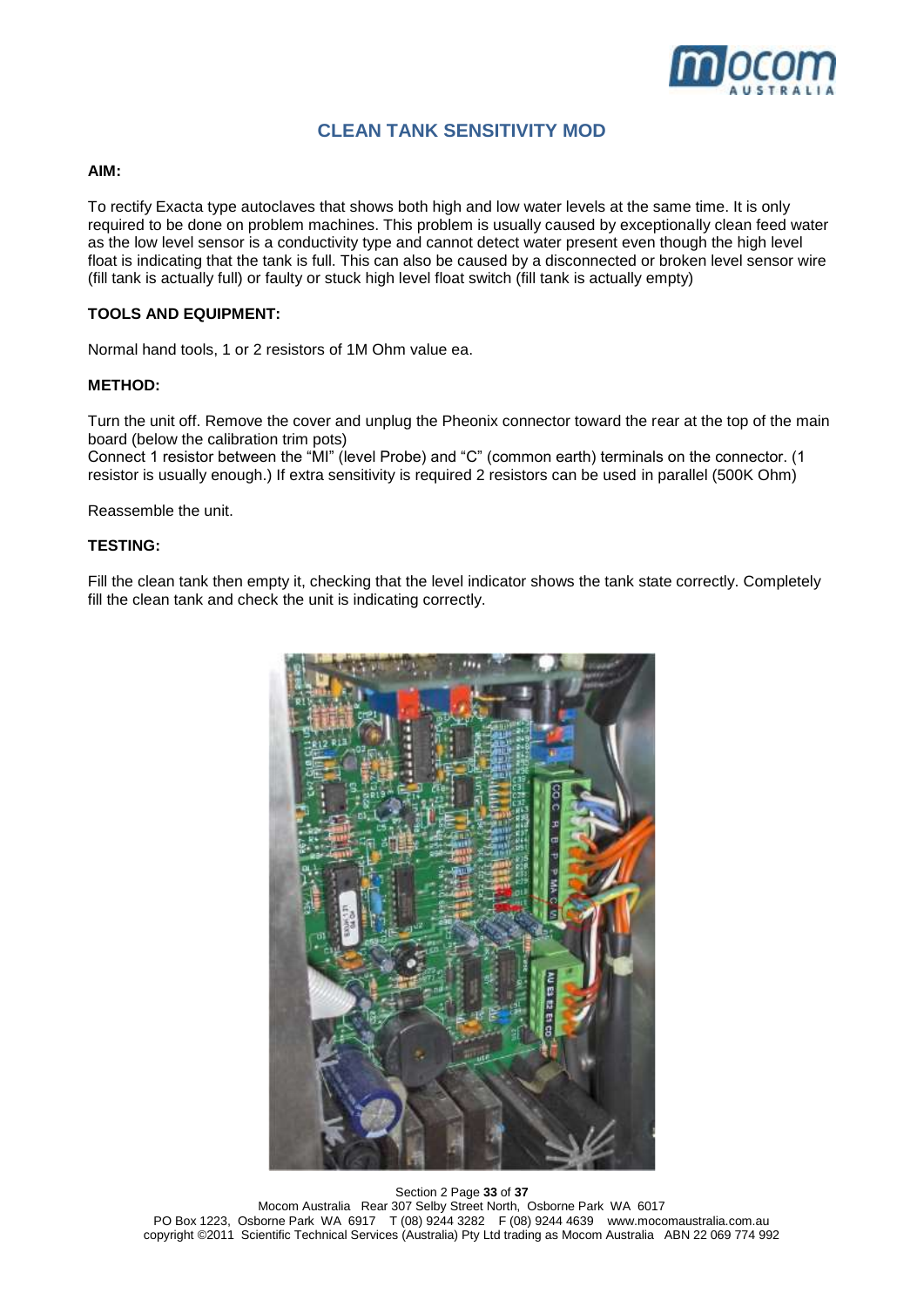

### **CALIBRATION PROCEDURE**

### **ACTION:** PROCEDURE AS FOLLOWS

- REMOVE COVER
- WITH POWER OFF, REMOVE 9 TERMINALCONNECTOR BLOCK CN4 FROM MAIN BOARD, NB: THE TEMPERATURE SENSOR WIRES ARE TERMINATED INTO TERMINALS 1,2,3 OF CN4.
- INSERT CALIBRATION KEY INTO TERMINALS 1,2,3 ON CN4 (See below diagram). NB: THE CALIBRATION KEY HAS BEEN MARKED WITH TEST RESULT VALUE GENERALLY 122-120.
- WITH KEY INSERTED POWER UNIT TO OFF POSITION ON DISPLAY
- BY PRESSING THE DRY-OFF KEY AND STOP/START KEY THE CHAMBER SENSOR VALUE WILL BE DISPLAYED, THIS SHOULD CORRESPOND TO THE CALIBRATION KEY VALUE. TO ALTER ADJUST POT CP3 ON BOARD, TOP POT BELOW BATTERY, NB: RESULT CHANGE IS SLOW TO REACT
- BY PRESSING THE DRY-OFF KEY AND TEMP SELECTION KEY THE JACKET SENSOR VALUE WILL BE DISPLAYED, THIS SHOULD CORRESPOND TO THE CALIBRATION KEY VALUE. TO ALTER ADJUST POT RP5 ON BOARD, SECOND POT BELOW BATTERY, NB: RESULT CHANGE IS SLOW TO REACT
- NB: THE JACKET VALUE WILL BE LOWER THAN THE CHAMBER BY APPROX 2 DEGREES. THIS PROVIDES INCREASED HEATING CAPACITY, WHICH HELPS IMPROVE CYCLE TIME.
- SECURE POTS, REPLACE CN4 CONNECTOR AND READY FOR TEST.
- FINAL ADJUSTMENT SHOULD BE DONE DURING A 12MIN WRAPPED CYCLE AND OPTIMUM CYCLE PRESSURE BE 212-215kpa TEMP 134-135 DEGREES LOADED CHAMBER. NB: ALWAYS HAVE AT LEAST TWO TRAYS IN CHAMBER PREFFERABLE WITH A LOAD, AND MAKE SMALL INCREMENT CHANGES AND MONITOR RESULT.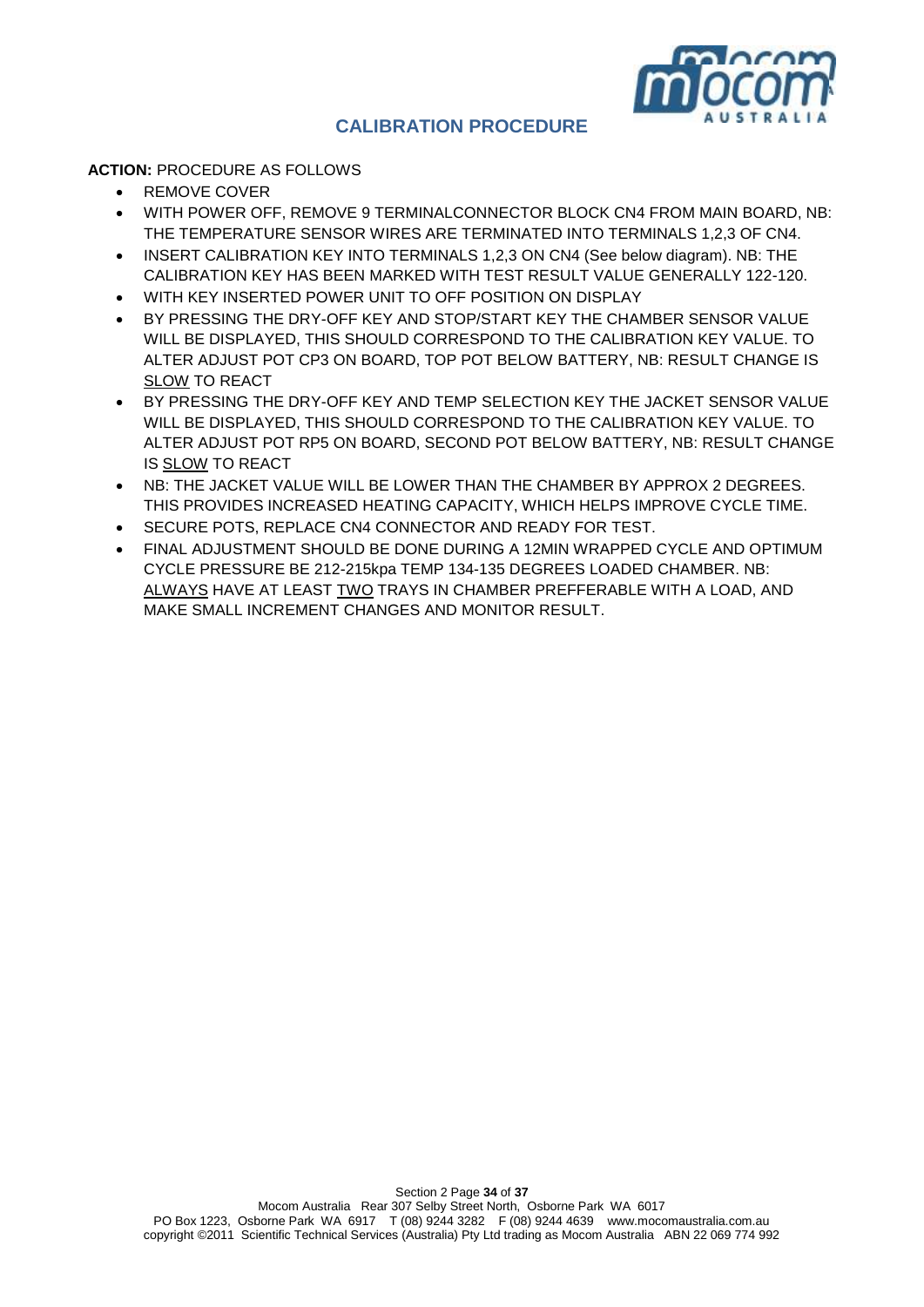

### **ALARM A3 AT END OF DRY**

 IF THE UNIT HAS A3, PTC OPEN ALARMS AT THE END OF THE DRY STAGE, THIS MEANS THE TEMPERATURE HAS GONE TOO HIGH DURING THE DRY(>143 DEG C), THE PROGRAMMING PREVENTS THE DISPLAY READING FROM EXCEEDING 134 DEGREES, BUT THE ACTUAL CAN CONTINUE TO RISE, AN ADJUSTMENT CAN BE MADE THE JACKET CALIBRATION TO RAISE IT TO THE SAME VALUE AS THE CHAMBER; THIS REDUCES THE OFFSET AND SLIGHTLY REDUCES THE DRYING TEMPERATURE. THIS ADJUSTMENT GENERALLY REDUCES THIS ALARM. THIS PRACTICE CAN ALSO BE USED WITH UNITS USED LIGHTLY AND WITH SMALL LOADS.

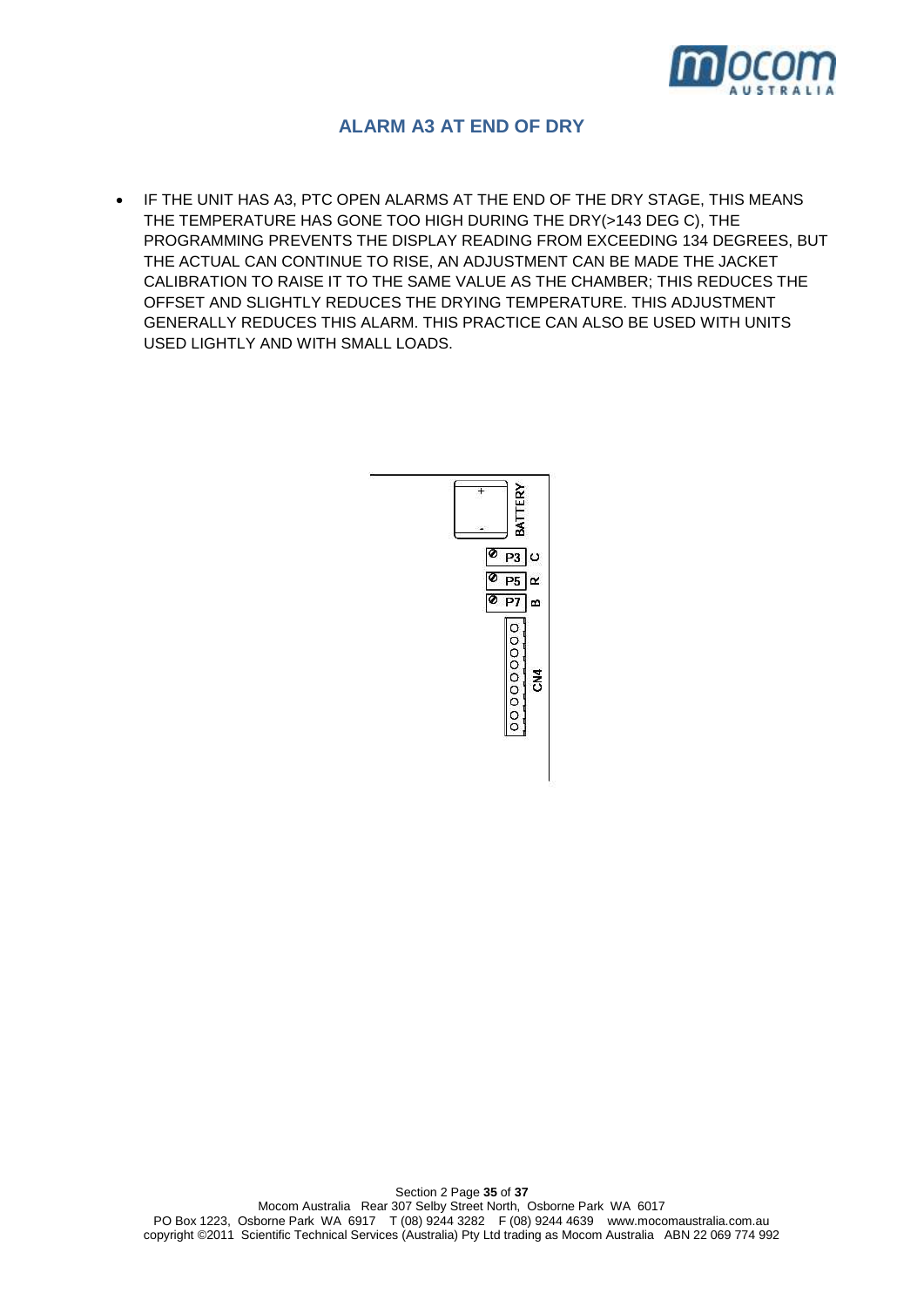

| TECH WI #43                     | Page       | 1 of 1   |  |
|---------------------------------|------------|----------|--|
| Recommended Exacta Preventative | Version    | 1.0      |  |
| Maintenance                     | Amend date | 21/12/09 |  |

#### **METHOD:**

1. □ Electrical safety check, cord check, then \*DISCONNECT POWER CORD\*

#### $\overline{2}$ **FRONT**

- 
- $\Box$  Remove Check/clean/replace door seal clean Door seal groove<br> $\Box$  Remove / check / replace clean chamber filter, holder and dam seal
- 
- 
- 
- 
- 
- □ Remove / check / replace clean chamber filter, holder and da<br>□ Clean chamber and PT1 if necessary, Remove Debris Discuss<br>□ Bact filter Check / Replace<br>□ Portlight Clean, Check for free swivel<br>□ Lubricate door lock Check Door spring tension (via feel) Replace if necessary. Check door handle security. Check "door closed" switch operation.
- □ Inspect Bulkhead fittings, Lubricate manual fill nozzle o-ring and insert.

#### 3. **RHS**

- Check both reservoirs open / Inspect and Clean / Flush.
- ◯ Check both reservoirs open / Inspect and Clean / Liven.<br>◯ Check for Splits, Cracks and Hose condition. Check infine filter condition.
- 
- □ Remove, Check and Clean EV1 and EVP1<br>□ Remove, Check and Clean EV1 and EVP1<br>□ Visual check Vac Pump and Condensor for signs of leaks
- $\Box$  Inspect Main switch for smooth operation and signs of stress
- □ Check bottom Phoenix Power connector CN6 for heat stress, add conductive paste if necessary
- Check / Replace element fuse holder (look for charring) F3
- Check / Replace Control fuse F2 Upgrade to 2A
- □ Remove CN4 Phoenix connector, add Conductive paste to top 3 probe pins
- Add 1M Ohm resistor between "C" and "MI" Terminals if there is a history of fill level indication problems. (Low and High indication at same time)
- 
- 
- ◯ Check that the software is 1.31 or myner (exception)<br>
◯ Check / Clean MPX board connections<br>
◯ General check of command panel / membrane, check for evidence water corrosion

#### **REAR** 4.

- 
- $\Box$  Check / Clean condensor and fan unit Check inlet socket condition and IEC plug for condition
- □ Check / Replace incoming fuses / Holders and wiring

#### 5. LHS

- □ General check wiring and element connector
- □ Check Coil of EV3 for Heat stress,
- Check inline air filter for signs of moisture or heat if so Check / Replace check valve.
- EV2 Remove / Check / Clean.
- $\Box$  EV2 Remove / Check / Clean.<br> $\Box$  Check base of unit for evidence of Y fitting leaks and PT1 fitting. Remake fittings, remove old evidence for rechecking next time.
- $\Box$  Check PT2 is secure with Thermal paste and covered with insulation
- □ Check Thermal insulation condition, Repair with tape and / or FNI for replacement.
- $\Box$  General Check for hose / clamp / fitting security and condition, check for evidence of leaks / splits
- 6. **FUNCTION TEST** 
	- $\Box$  Check printer ribbon paper and operation, check data cable and connections fit temporary printer if necessary
	- Turn unit on & set time and date corrupt time and date indicates faulty clock battery. С
	- $\Box$  Check Zero bar value (0.00 or -0.01)
	- Conduct a Vac Test retain printout
	- Conduct OQ test. Check PRV operation retain printout

#### $\overline{7}$ **FINAL**

- Refit covers; reposition unit correctly on bench
- 
- $\Box$  Check drain hose is free draining<br>  $\Box$  Check appropriate cycle is selected leave the unit ready for use in standby<br>  $\Box$  Apply service label; complete Service Report & file original in Steriliser Log<br>  $\Box$  Discuss
	- Apply service label; complete Service Report & file original in Steriliser Log Book
-